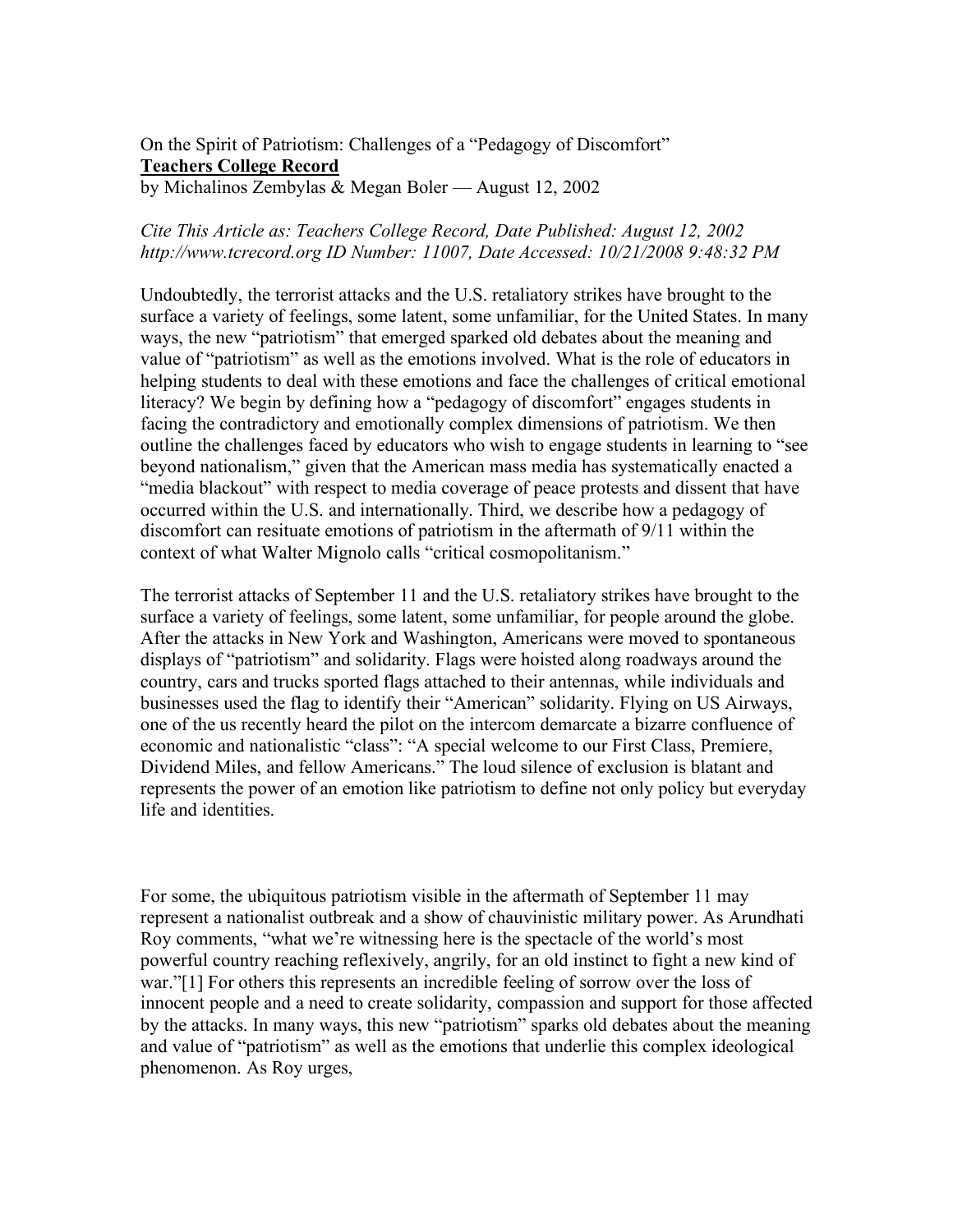America's grief at what happened has been immense and immensely public. It would be grotesque to expect it to calibrate or modulate its anguish. However, it will be a pity if, instead of using this as an opportunity to try to understand why September 11th happened, Americans use it as an opportunity to usurp the whole world's sorrow to mourn and avenge only their own. Because then it falls to the rest of us to ask the hard questions and say the harsh things. And for our pains, for our bad timing, we will be disliked, ignored and perhaps eventually silenced. [2]

The patriotism invoked during the aftermath of 9/11 represents not simply an understandable reaction of grief and loss but, arguably, the ethically questionable political manipulation of public sentiment. In the name of patriotism, these public emotions of grief and anger have been used by ideological forces such as mass media to support a radical legislative redefinition of civil liberties, military and foreign policies justified by careful definitions of who counts as a terrorist, and new justifications for racism.

In the 1950s historian Jacques Barzun defined "popular history" as stemming primarily from two sources: required textbooks used in schools, and popular media.[3] Today's educators, both in the U.S. as well as in other countries, face the challenge of engaging students in learning to read the world critically. In an epoch such as this, when patriotism has gained new fervor and access to accurate information about political policy has become difficult if not impossible, educators face a tremendous challenge in creating citizens equipped for the critical thinking necessary to democracy.

In the first part of this essay we suggest that a "pedagogy of discomfort" can be used to analyze the contradictions and emotionally-embedded investments that underlie ideologies such as nationalism and patriotism. We argue that a pedagogy of discomfort, unlike critical media literacy, offers direction for emancipatory education through its recognition that effective analysis of ideology requires not only rational inquiry and dialogue but also excavation of the emotional investments that underlie any ideological commitment such as patriotism. A pedagogy of discomfort invites students to leave behind learned beliefs and habits, and enter the risky areas of contradictory and ambiguous ethical and moral differences. [4]

In the second part of the essay we situate the pedagogy of discomfort within the context of what Walter Mignolo calls "critical cosmopolitanism." [5] Mignolo defines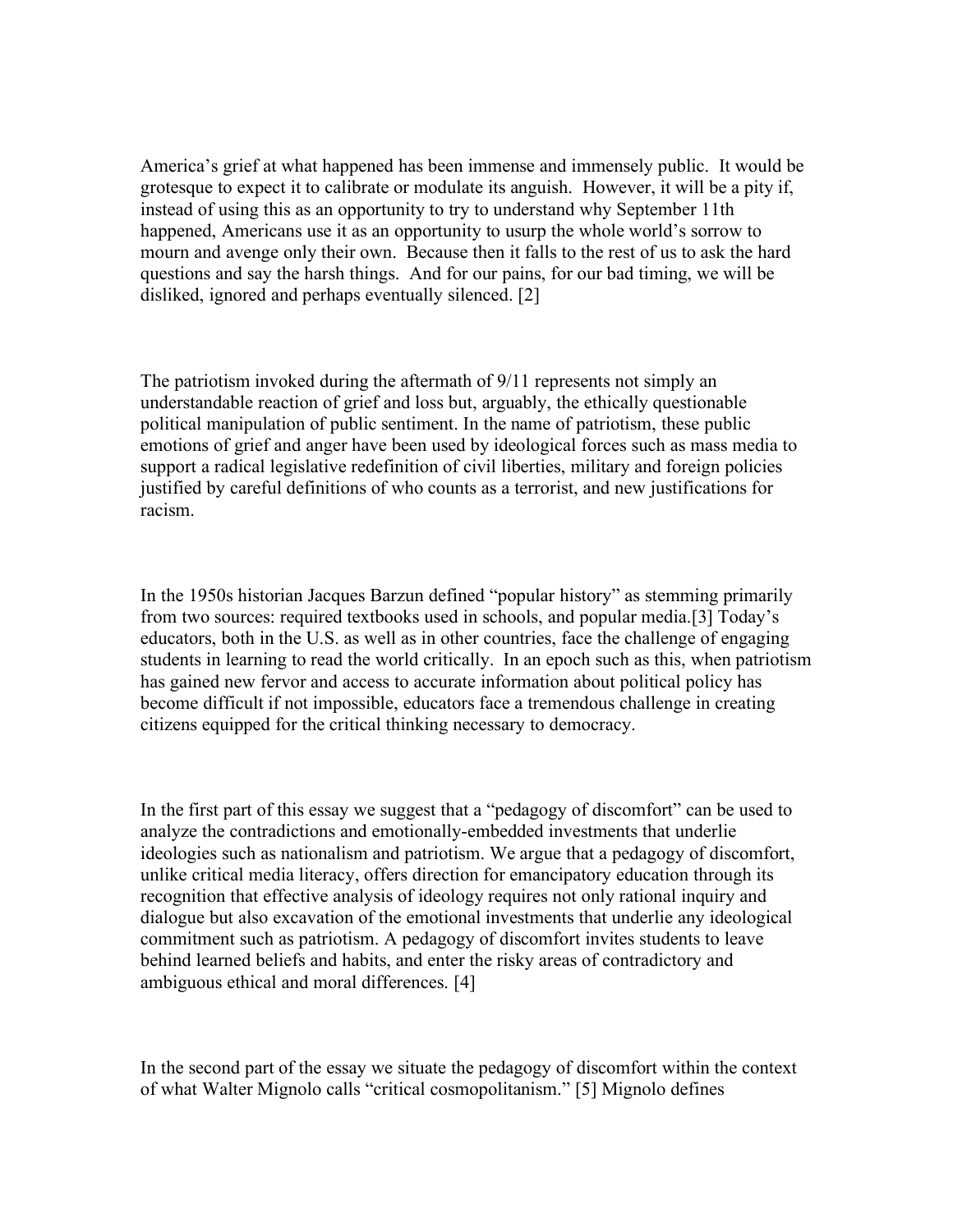cosmopolitanism "as a counter to globalization." He re-conceives cosmopolitanism "from the perspective of coloniality," and "as the necessary project of an increasingly transnational (and post-national) world." [6] His argument is for "globalization from below" in which local histories as well as global designs are taken into account in attempting to create forms of critical dialogue and democracy. In this way "critical cosmopolitanism" respects diversity and agency while attempting to avoid a "new universalism." Thus, a pedagogy of discomfort can be conceived as one political arm of cosmopolitanism: an alternative to education as part of the ideological state apparatus and instead an engagement of critical thinking that pushes the individual to think and feel far beyond the personal and understand how the individual is situated in a globalized history.

Patriotism Interrupted: The Role of a Pedagogy of Discomfort

Despite having been educated about the media's influence on our psyches, the strategies used by the news media and grade school textbooks certainly have been influential in my life. For example, I find myself struggling with feelings of guilt for believing that the U.S. should not take revenge on the perpetrators of the events of September 11th, 2001, but should instead work to resolve the conflict in a peaceable way. I'm torn between my grief for the thousands of people who lost their lives, my belief that the U.S. must show some humility and resist retaliation, and a certain amount of patriotism I feel. (Student's comment, October 2001)

This student's description of internal conflict illustrates the complex layers of emotions that must be disentangled in a pedagogy of discomfort. In the context of a course that has asked her to critically evaluate the media representation of 9/11, she struggles with the grief shared with her fellow Americans, and how this grief is tied to calls for "patriotism." But she feels the emotional conflict and contradiction between this form of patriotism and her simultaneous feeling that the U.S. need not respond to the terrorism with military retaliation.

Patriotism is as much an emotional experience as an intellectual conviction. In the Oxford English Dictionary (1989) patriotism is defined as "love of one's country and readiness to defend it." But beyond how the dictionary defines the term, Robert Jensen argues that at this moment in history in the US the word is being used in two different, and competing, definitions. [7] In the first definition, patriotism means loyalty to the war effort: the US has been attacked and the only real way to defend this country is by military force. If one wants to be patriotic, one must support the war. In the second definition, patriotism means critique of the war effort: it is one's patriotic duty to be true to the core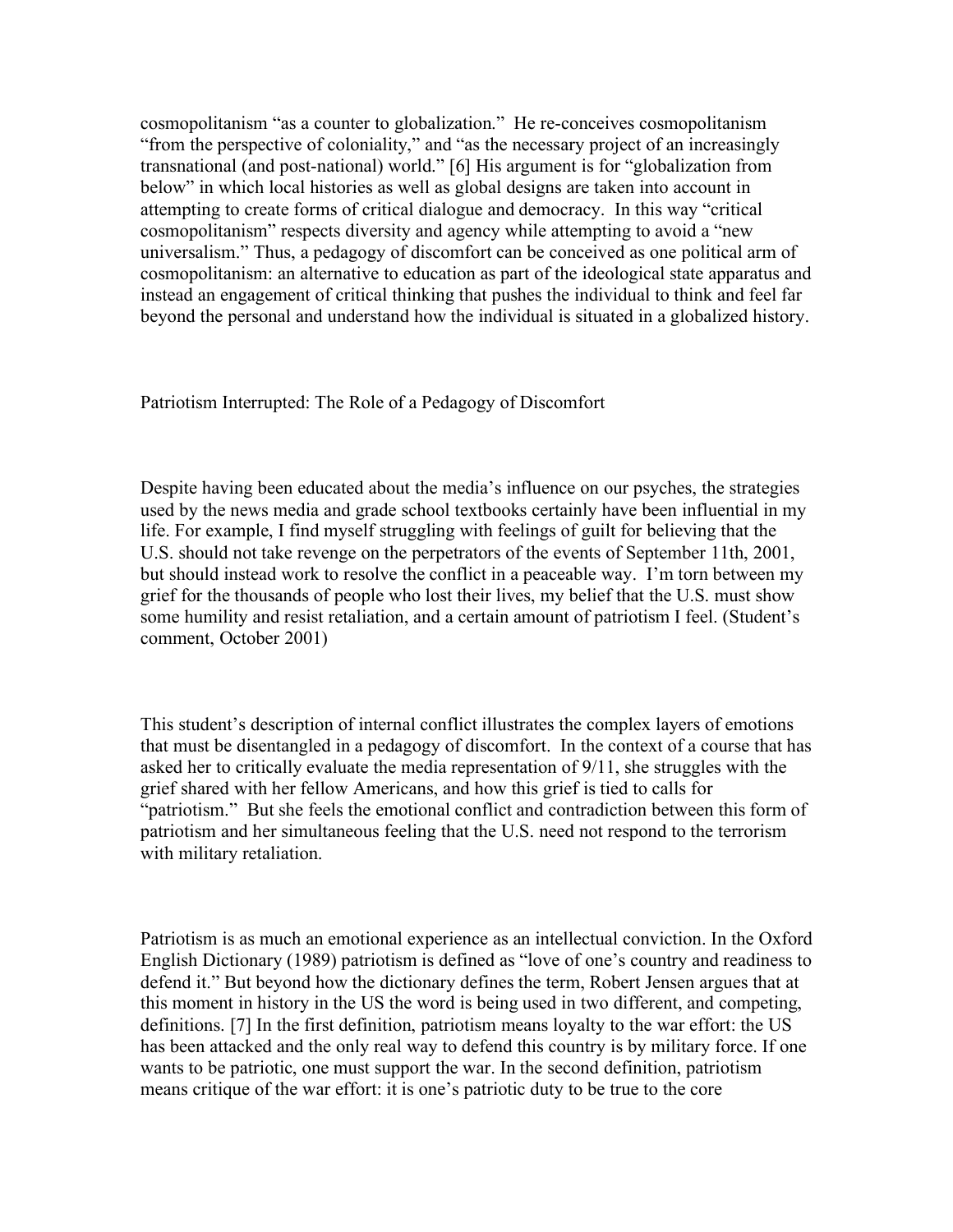commitments of democracy and the obligations democracy puts on people. Therefore, if one wants to be patriotic, one has to exercise judgment, evaluate policies, engage in discussions and help see the best policies enacted. The student's earlier comments exemplify these competing definitions of patriotism and its emotional dimensions.

Ideology is by definition rife with contradiction. To "love one's country" is of course not synonymous with an agreement to initiate military aggression in defense of one's country. Nonetheless, in the United States the emotions of patriotism have been used to support the Bush administration's war in Afghanistan. Patriotism in the US can also be seen as a reaction to a sense of personal and national loss. In their yearning for unity, however, patriots seem to share the intellectual rhetoric of nationalists. In his classic discussion of the politics of nationalism, John Breuilly explains that "the term 'nationalism' is used to refer to political movements seeking or exercising state power and justifying such actions with nationalist arguments." [8] A nationalist argument, writes Breuilly, is a political doctrine built upon various assertions, one of which is the belief that the interests and values of a nation take priority over all other interests and values.

This conflation of nationalism with patriotism should cause educators concern. The desire for war and retaliation against "international terrorism" (a disturbingly vague term) illustrates ideological contradictions. In a remarkable piece that was written almost a century ago but reflects the current tensions and dilemmas over the war against Afghanistan, Emma Goldman contended,

We Americans claim to be a peace-loving people. We hate bloodshed; we are opposed to violence. Yet we go into spasms of joy over the possibility of projecting dynamite bombs from flying machines upon helpless citizens […] Yet our hearts swell with pride at the thought that America is becoming the post powerful nation on earth, and that it will eventually plant her iron foot on the necks of all other nations. Such is the logic of patriotism."And she added: "Patriotism assumes that our globe is divided into little spots, each one surrounded by an iron gate. Those who had the fortune of being born on some particular spot, consider themselves better, nobler, grander, more intelligent than the living beings inhabiting any other spot. It is, therefore, the duty of everyone living on that chosen spot to fight, kill, and die in the attempt to impose his superiority upon all others. [9]

The events of September 11 challenge any educator concerned with democracy to ask: for whom and when is patriotism a productive "sentiment" particularly if one cares for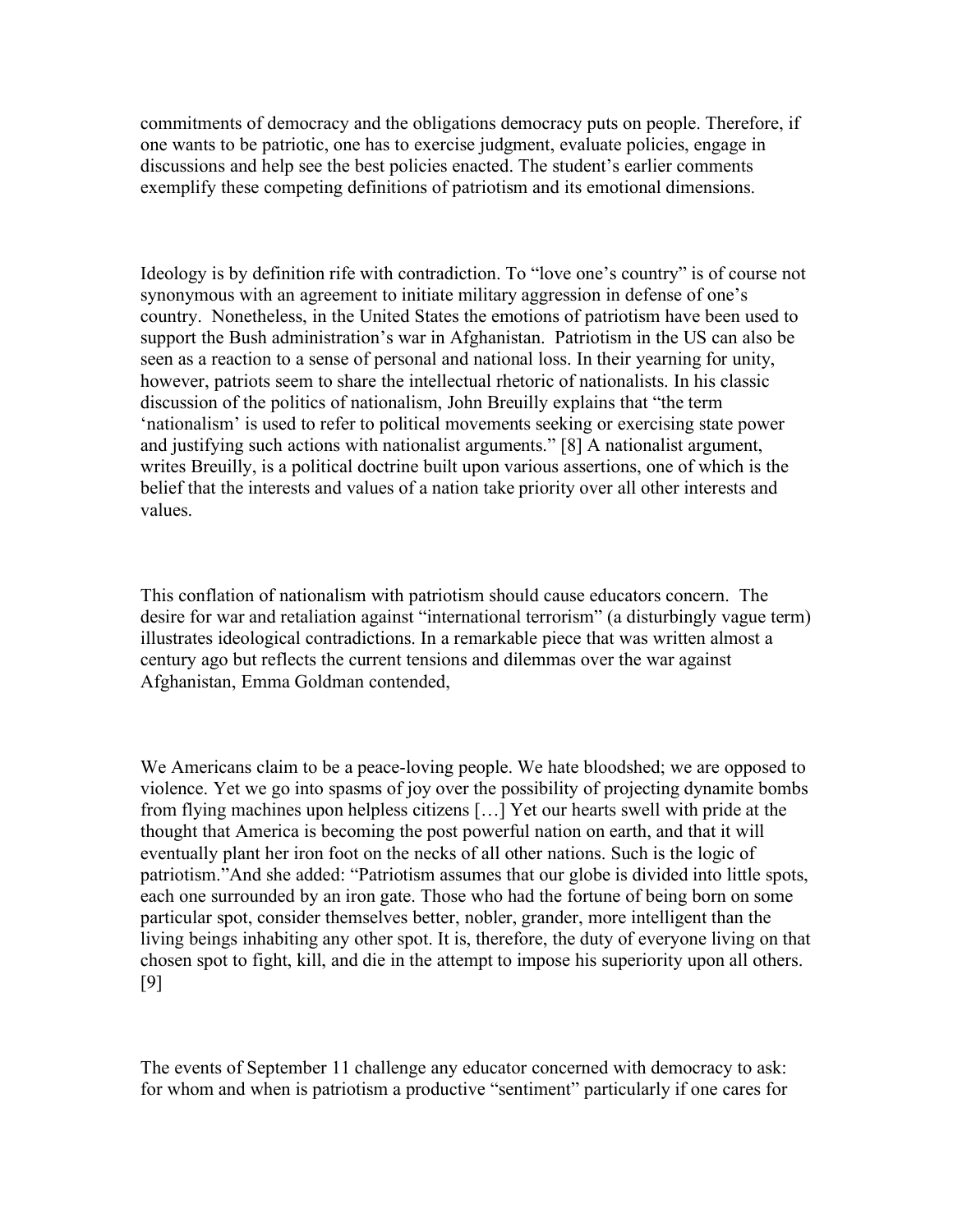international peace and justice? What is the role of education in engaging students to think about the historically repeated connection between "the swell of patriotism" and the justification of military aggression and consequent suffering? How can educators develop a pedagogy that helps students to deal with these emotions and face the "challenges of critical emotional literacy"? [10]

A pedagogy of discomfort requires that individuals step outside of their comfort zones and recognize what and how one has been taught to see (or not to see). In the instance of the aftermath of September 11th, educators face two primary challenges. The first challenge in learning to see differently is that "popular history" regularly teaches citizens to view the world through a "partisan" lens. A second challenge is that every nation's mainstream media reflects a nationalistic bias, and students do not have ready access or exposure to alternative media representations. [11]

In our view, the potential violence of nationalism can be challenged not only through critical and historical analyses but also through a pedagogy of discomfort. Such a pedagogy invites educators and students to engage in critical inquiry regarding American values and cherished beliefs and the ways those are promoted abroad and to examine why the US is the target of so much hostility around the world. Within this culture of inquiry, argues Megan Boler, a central focus is to recognize how emotions (e.g., patriotism) define how and what one chooses to see, and conversely, not to see. [12] She calls this the pedagogy of discomfort, because this process is "fraught with emotional landmines." It is difficult and painful to examine, for instance, how this newly found patriotism in the US is potentially mis-educative especially when many persons find comfort in the solidarities imaged through ubiquitous images of the American flag.

A pedagogy of discomfort is different from critical media literacy in two important ways.First,critical literacy generally draws on two intellectual traditions, both of which represent variations of the rationalist hopes of Enlightenment legacy. First, critical literacy as engaged by such theorists as Paolo Freire and Henry Giroux draws on a model of subjectivity which emphasizes rationality as a liberatory end. [13] While Freire's emphasis on praxis certainly values action as well as reflection, it is accepted that he draws on a tradition of Marxist humanism which maintains a faith in human beings' distinct nature as rational beings. Further, while he does emphasize "love" as part of the "dialogue" of transformation, he does not systematically analyze the emotional/affective investments that make critical literacy difficult.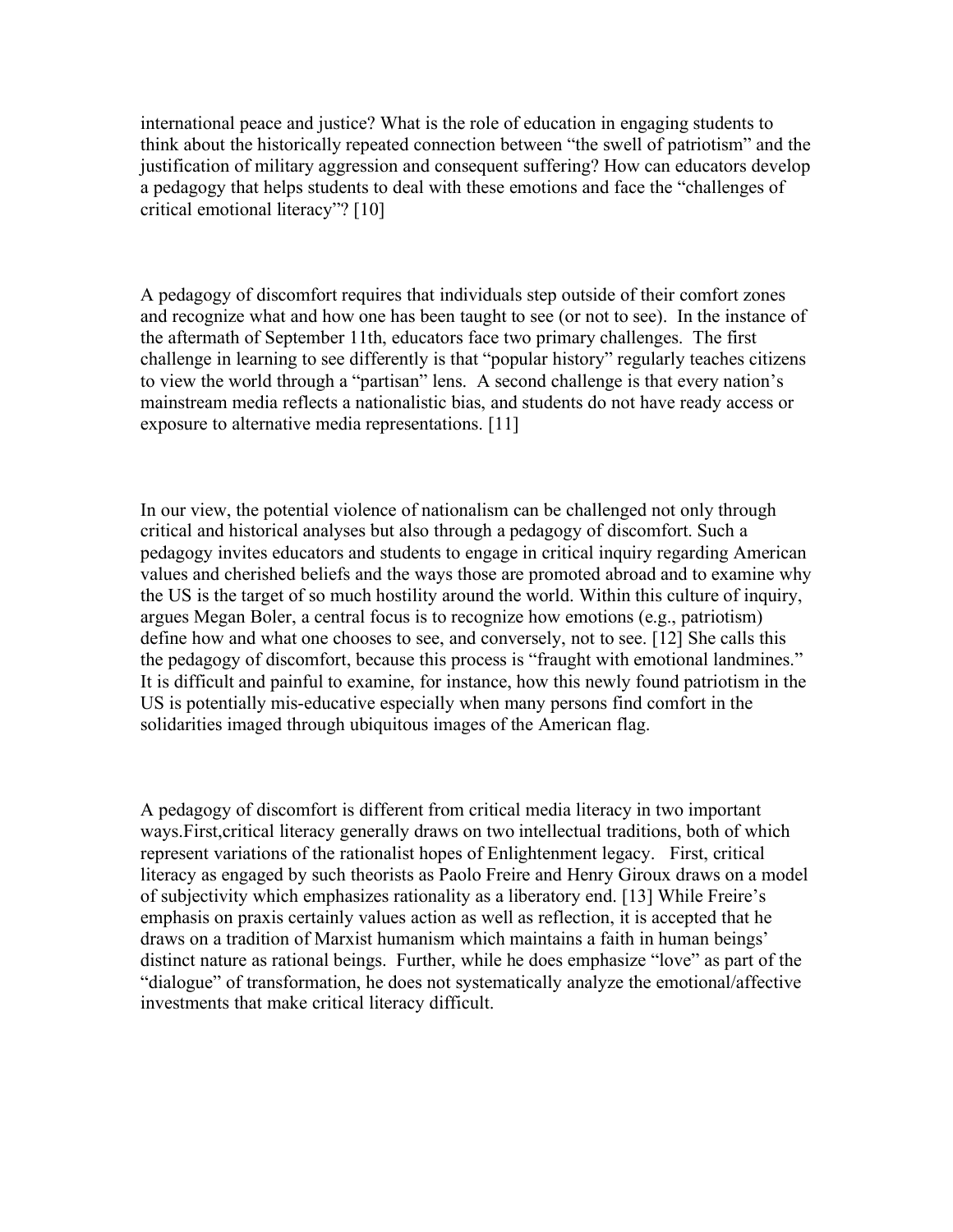Critical literacy—in the best sense—is an invaluable practice of "rational" examination of the illusions internalized by virtue of ideological processes. Giroux situates his "pedagogy for the opposition" squarely within the Frankfurt School: "the solution to the present crisis lies in developing a more fully self-conscious notion of reason […]."[14] Critical literacy emphasizes the value of rational dialogue as a way out of the confused irrationality of ideology such as patriotic nationalism. Critical media literacy follows these rational trajectories. [15]

Media literacy generally tends to reflect less of a Marxist bent and more of the Habermas tradition, namely, a faith that democracy and dialogue can win out over the illusion. One of the leading scholars in the area of critical media education, David Buckingham, generally can be situated as working within the political tradition that values the ideal of creating a public sphere through which citizens can engage in democratic dialogue. However, albeit in passing, Buckingham notes that there is a "cognitivist emphasis" in studies of how young people understand the news. He criticizes what he calls the "general neglect of the emotional dimensions of news-whether this relates to its ability to entertain, to reassure, to outrage or to disturb. Doris Graber, for example, tends to represent individuals as "wholly rational beings, constantly making calculations about the most economical course of the intellectual action." [16] However, despite his passing comment regarding the neglect of the emotional dimension of media and ideology, Buckingham himself does not pursue close analyses of the affective dimensions of media.

What is missing, we feel, is an explicit emphasis within critical media literacy on engaging students in analysis of the emotional investments they experience in relationship to particular symbols. "Desire" is referenced in some of the best analyses of the media: for example, in such videos as Advertising And The End Of The World and in Killing Us Softly 3 a primary concern is the ways in which advertising constructs and plays with one's desire (for perfection, beauty, happiness, etc.).[17]

In contrast, a pedagogy of discomfort situates itself within a post-structuralist and feminist tradition that recognizes emotions as discursive practices that constitute one's subjectivities. As an approach to media analyses, a pedagogy of discomfort particularly emphasizes a critical inquiry that recognizes "how emotions define how and what one chooses to see, and conversely, not to see." [18] This kind of inquiry requires that educators and students learn to trace how one's subjectivities are shifting and contingent. The emotions that often arise in the process of inhabiting various senses of self are defensive anger, fear of change, and fears of losing one's personal and cultural identities. A pedagogy of discomfort entails creating spaces for epistemological and emotional problematizations of individual and collective emotions, histories, and sense of self.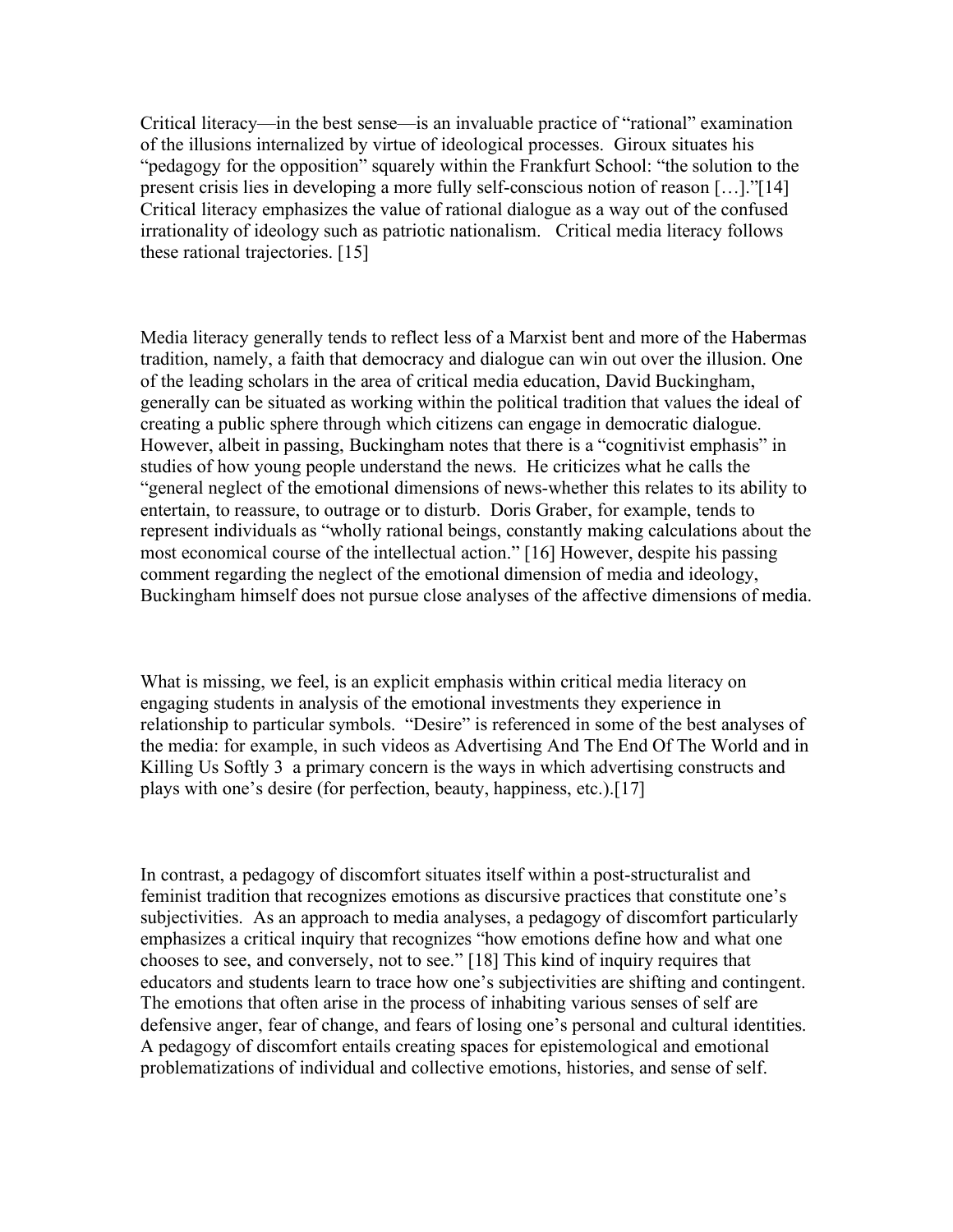The second way in which a pedagogy of discomfort is different from critical media literacy is that in addition to acknowledging the transformative role of emotion discourses in constituting one's subjectivities, a pedagogy of discomfort goes beyond critical media literacy's concern for individualized self-reflection and emphasizes "collective witnessing," that is, a collectivized engagement in learning to see, feel, and act differently. This collective witnessing acknowledges the contingency of one's subjectivities and nurtures the various emotions of (dis)comfort without ending up creating a celebratory or essentialist emotional culture in the classroom. The collective emphasis is important in putting forward the notion that how we see ourselves and want to see ourselves, is inextricably intertwined with others. Simultaneously, a pedagogy of discomfort calls not only for critical literacy but also for action that is a result of learning to become a "witness" and not simply a "spectator."

To be able to interrupt patriotism through a pedagogy of discomfort, educators can engage students in analysis of the unquestioned values learned through popular history and the emotions associated with these values—values such as liberal individualism, the myth of objective truth, cherished assumptions about the U.S. as "freedom fighters for democracy around the globe," and emotions such as national pride and love for the U.S. as the crusader of justice in the world etc. For example, the struggle against terrorists and the states that support them needs to begin with an adequate understanding of the US adversaries' grievances (anger, feeling of injustice, distress, distrust for U.S. intentions) in a quest to solving the problems that prevent the pursuit of life, liberty, and happiness in a world full of tensions. This might create a variety of negative emotions in those who are initially unwilling to "see" the pain and misery caused by the US around the world. Arundhati Roy writes,

The September 11th attacks were a monstrous calling card from a world gone horribly wrong. The message may have been written by Bin Laden (who knows?) and delivered by his couriers, but it could well have been signed by the ghosts of the victims of America's old wars. The millions killed in Korea, Vietnam and Cambodia, the 17,500 killed when Israel—backed by the US—invaded Lebanon in 1982, the 200,000 Iraqis killed in Operation Desert storm, the thousands of Palestinians who have died fighting Israel's occupation of the West bank. And the millions who died, in Yugoslavia, Somalia, Haiti, Chile, Nicaragua, El Salvador, the Dominican Republic, Panama, at the hands of all the terrorists, dictators and genocidists whom the American government supported, trained, bankrolled and supplied with arms. And this is far from being a comprehensive list. [19]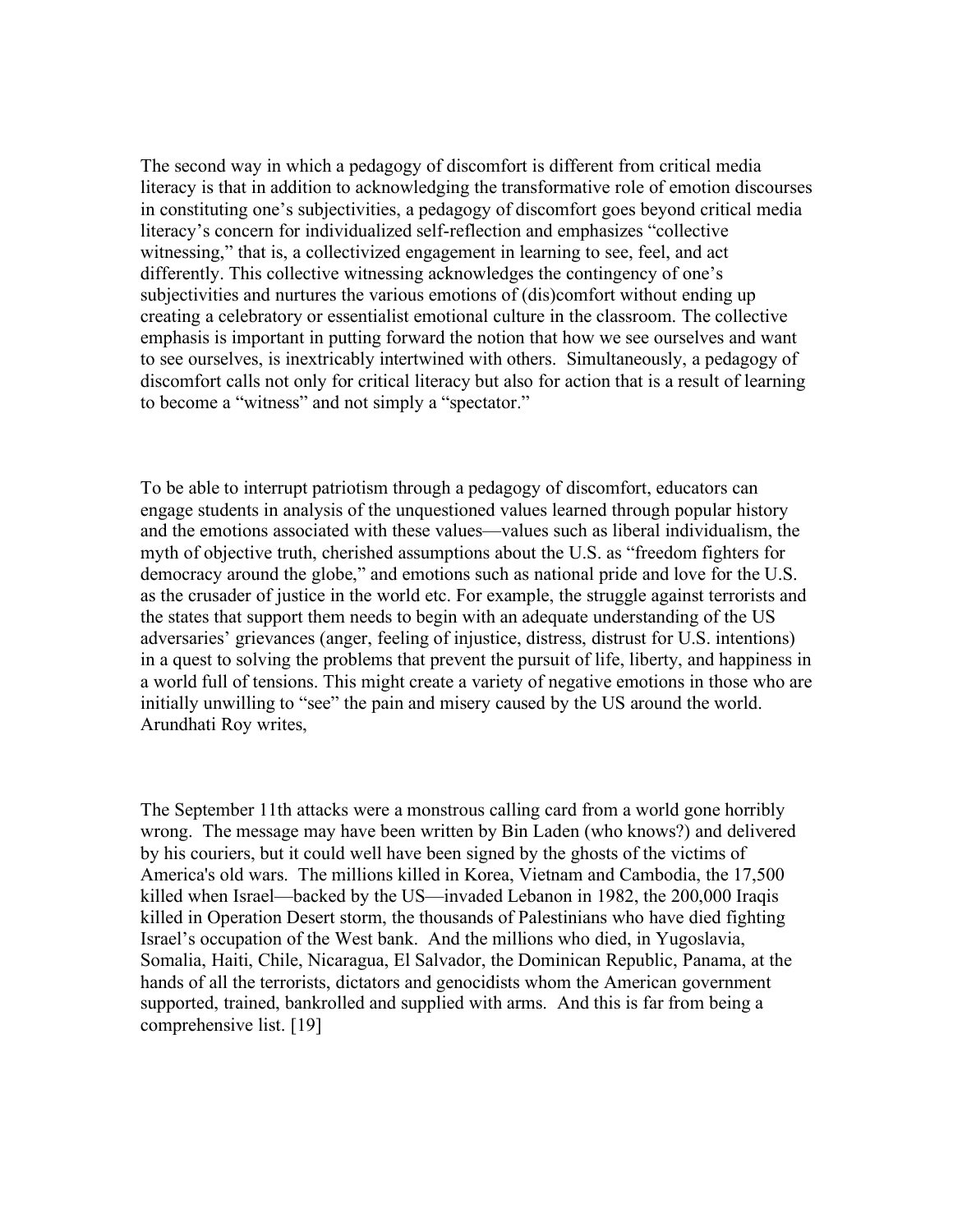Using a critical media approach can be enriched by paying attention to the array of emotions involved; a pedagogy of discomfort opens opportunities to "use" these emotions to disrupt taken for granted assumptions and beliefs.

The challenge of a pedagogy of discomfort is that we are not systematically educated or encouraged to identify the complex, subtle emotions that underlie ideologies of patriotism. In the following example, scholars Noam Chomsky and Edward Hermann address "ignorance," but while they recognize the processes of miseducation, they fail to address the emotional components of ideology. In the video The Myth Of The Liberal Media,[20] an excellent educational tool for engaging students in critical media analysis, Chomsky and Hermann outline their theory of what they call the "propaganda filters" (ownership, advertising, sources, flak) that shape news media agenda-setting. The second 30-minute portion of the video shows news coverage on domestic issues such as welfare, and on foreign policy issues such as the shifting U.S. support and then demonization of dictators such as Suharta and Saddam Hussein. In response to viewing this video (which one of us, Megan Boler, screened in her courses during the week following September 11) one student writes,

The myth of the liberal media really opened my eyes to the media, and I was really shocked by some of the things that were mentioned (especially the part about Saddam Hussein). I immediately started viewing the events in news with a critical eye and caught myself questioning everything that was said. In the article "The Construction of Reality in Television News" [21] the author talks about news stories and states that "once reported, there is a further threshold of drama: the bigger this story, the more added drama is needed to keep it going" and "the events which in themselves would normally not reach the threshold of news worthiness were made into dramatic stories in order to keep the pot boiling." This is especially true when you think about the media's initial coverage of the bombings last week. There were dramatic stories about the victims of the tragedies on the news every morning and evening, which otherwise would never have made the news although I realize, after thinking critically, why the media continually broadcasted those stories; watching those stories actually helped me grieve for those that are missing or dead, and I felt compelled to watch them. I actually started feeling guilty when the news would come on, and I would start thinking critically about what was being broadcasted.

This student's comments reveal that she "got" critical viewing, but she extends her analysis to address the complex emotions she felt after learning about critical media literacy. She writes, "after thinking critically, why the media continually broadcasted those stories [of post 9/11 tragedy]; watching those stories actually helped me grieve for those that are missing or dead and I felt compelled to watch them. I actually started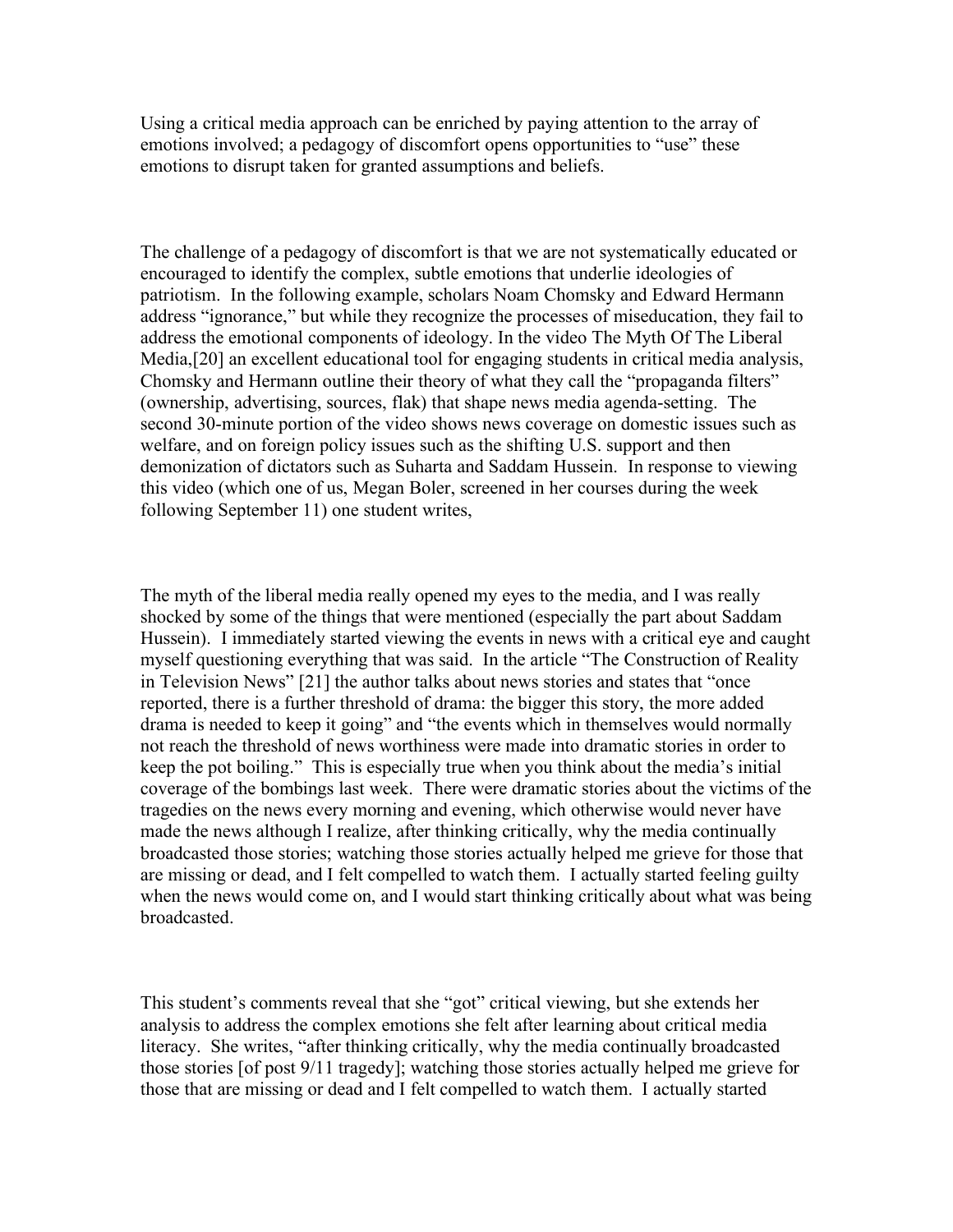feeling guilty when the news would come on, and I would start thinking critically about what was being broadcasted." What she expresses is a critical consciousness of contradiction: although she felt that watching these mass televised images allowed her to grieve, she simultaneously realized that she was being positioned by these over-televised images to feel emotions such as patriotism that possibly went "against" her critical views of the political implications of patriotism.

In sum, the call for critical media analysis in the liberal tradition can be easily subsumed within the hollow invocations of values of dialogue, democracy, and rationality. A pedagogy of discomfort creates the spaces to move beyond inquiry as an individualized process and raises issues of collective accountability by exploring the possibilities to embrace discomfort, establish alliances and come out of this process enriched with new emotional discursive practices. The emphasis on the emotional aspects of the process, both in this example and the previous one at the beginning of this section, opens new doors that are left closed when engaging simply in critical media analysis.

The Challenge of a Pedagogy of Discomfort in the Context of a "Media Blackout"

Following September 11th, the American mass media has systematically enacted a "media blackout" with respect to public dissent and protests against the Bush administration's war in Afghanistan. For example, mass mobilizations for peace and demonstrations around the country are not reported or are reported in tiny fragments within mainstream media. For example, on April 20, 2002, 100,000 protesters gathered in Washington D.C. and 50,000 gathered in San Francisco to protest the war in Afghanistan, the I.M.F, U.S. policy in Colombia, and U.S. support of Israel's aggression towards Palestine. However, these mass mobilizations were essentially censored from the media. The April 20th demonstration was possibly the largest mass mobilization in the United States in 10 years. However, while it was reported on the front page of the Washington Post, it was not reported in the national editions of the New York Times and was only printed on page 13 in its local edition. Further, while the international press such as the London Guardian typically reports on U.S. dissent and protest more adequately than does the U.S. mainstream media, our colleagues in Europe and in the Middle East did not hear about these mass mobilizations.

This form of "media blackout" makes it very difficult to engage students in a pedagogy of discomfort. Specifically, as Barzun argues, the dominant "popular history" textbooks and media make it very difficult to offer full historical context to the realization of political events. Thus a primary challenge faced in engaging students in a pedagogy of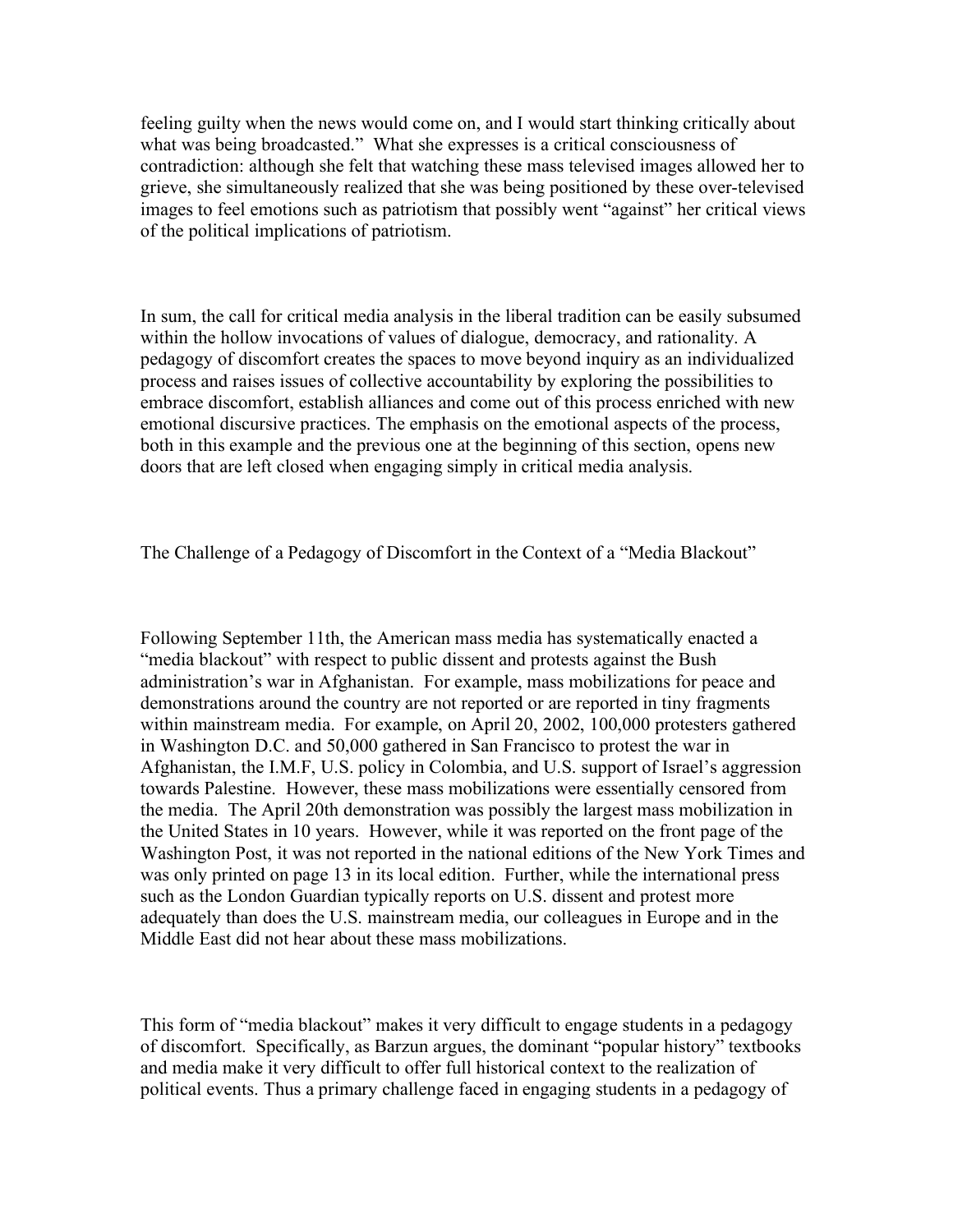discomfort is simply finding a shared understanding of what counts as being an "informed democratic citizen," and what, therefore, counts as "history." The following "Letter to the Editor" in Virginia Tech's college newspaper illustrates this obstacle. The Letter was inspired by the weekly presence of a group of students and occasional faculty members who have been holding a weekly public protest opposing the bombing of Afghanistan on the boundary of the campus and downtown Blacksburg, VA. The letter is a response to a column called "Questioning the actions of government is a central part of being American." The student, signing himself a "computer science junior," writes,

Throughout all of the antiwar letters that have come through the Collegiate Times, the common theme in all of them is the claim that America is an evil, hateful, racist state and that it is constantly picking on poor, victimized, noble peoples around the world. That claim is simply ludicrous. America has done more than any other nation in the 20th century to ensure the spread of freedom and democracy around the world. If the peaceniks would read history books instead of propaganda, they would know this. However, since they hate America so much, they choose to believe the ridiculous propaganda because it is more in line with their twisted views. [22]

The student's admonition that peaceniks should "read history books instead of propaganda" is especially ironic if one has learned to question critically the longstanding use of both history textbooks and media as primary tools in any nation's propaganda machine. One text that offers an excellent context for inviting students into conversations about the close connection of schooling practices and nationalism is Lies My Teacher Told Me (1995). This highly readable book by James Loewen represents his careful analysis of twelve U.S. high school history textbooks. His scholarship is particularly compelling because it is very difficult to argue against the evidence: his work is thorough and painstaking, showing that even the more "liberal" textbooks offer highly reductive and almost always nationally partisan accounts of U.S. history. Furthermore, the extent to which U.S. history textbooks omit and spin the U.S. record on issues of foreign policy, domestic racism, and other politically loaded issues is eye opening for all but the most progressive history buff.

Loewen writes,

Educators and textbook authors seem to want to inculcate the next generation into blind allegiance to our country […] textbook analyses fail to assess our actions abroad according to either a standard of right and wrong or realpolitik. Instead, textbooks merely assume that the government tried to do the right thing. Citizens who embrace the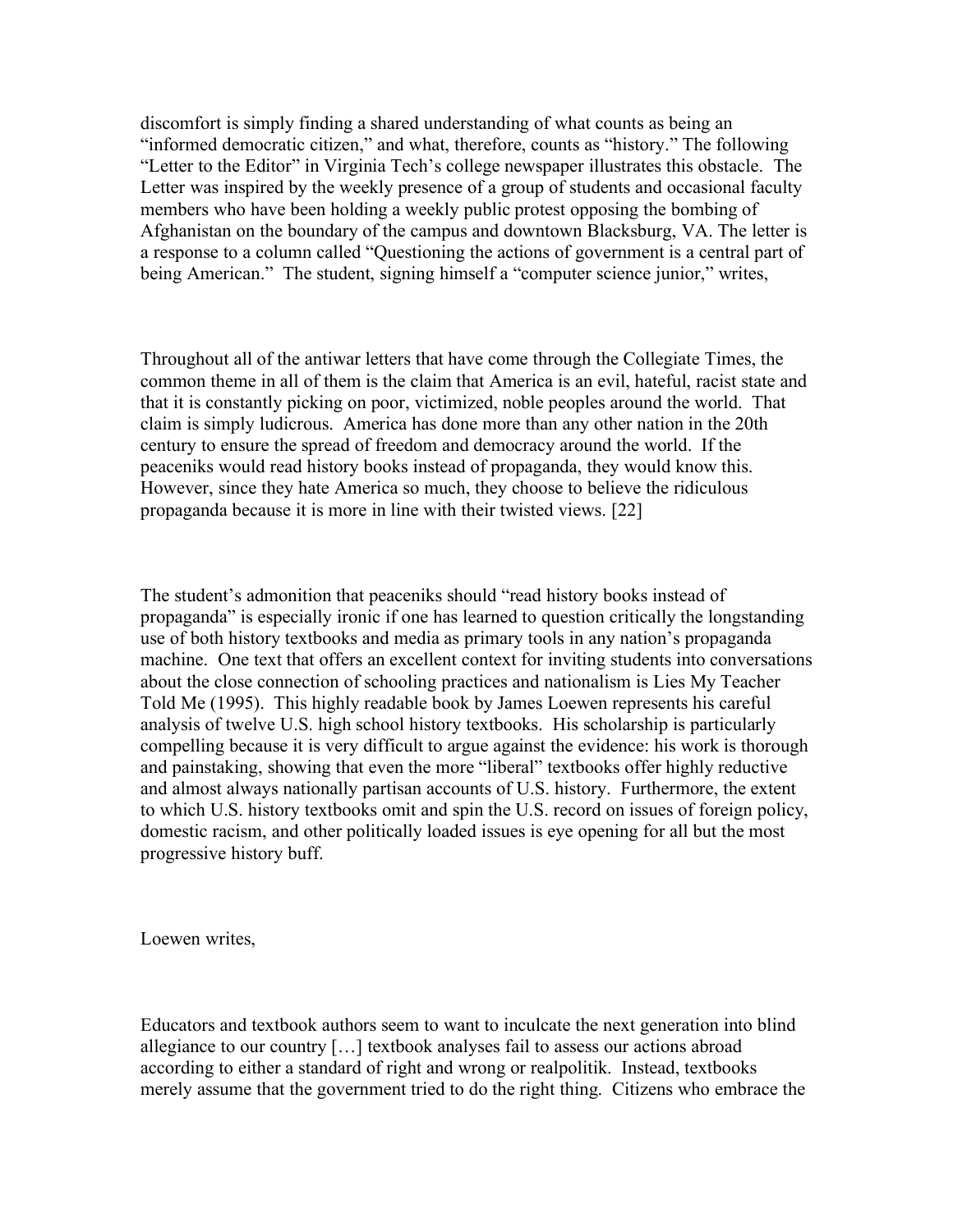textbook view would presumably support any intervention, armed or otherwise, and any policy, protective of our legitimate national interests or not, because they would be persuaded that all our policies and interventions are on behalf of humanitarian aims. They could never credit our enemies with equal humanity. This 'International good guy' approach is educationally dysfunctional if we seek citizens who are able to think rationally about American foreign policy. [23]

A central focus of a pedagogy of discomfort in the above case would be to extend the emotional discourses and possibilities for transformation beyond the usual dichotomies of "guilt vs. innocence" and "anger vs. cool." Such a pedagogy enables educators and students to explore how collectively it is possible to create alliances that capitalize on one's emotional histories without denying or disrespecting one's anger, fear, shame etc. but using those to "care" for one's self and one's community.

As Boler explains, "A pedagogy of discomfort is not a demand to take one particular road of action […] A pedagogy of discomfort invites students to leave the familiar shores of learned beliefs and habits, and swim further out into the 'foreign' and risky depths of the sea of ethical and moral differences." [24] Recognizing, for example, the selectivity of one's vision and emotional attention during the time of intense patriotism after the terrorist attacks is an important step towards reflecting on the meaning and usefulness of patriotism and analyzing how it promotes territorially based identities.

A pedagogy of discomfort highlights the contradictions and affective investments which constitute ideological stances such as patriotism or nationalism. The ideological contradictions like patriotism impact educational institutions, and in the aftermath of 9/11 the "foundation" of democracy—namely, such things as academic freedom of speech have been censured and threatened. Following September 11, to express dissent regarding war on Afghanistan was defined as "unpatriotic" and even as equivalent to terrorism. The peace activists who oppose the use of military force in retaliation for the terrorist attacks are being confronted by a strong wave of pro-war patriotism. For example, during the second week of October 2001 the Berkeley City Council's call for a quick end to the bombing of Afghanistan sparked a wave of outrage across the country. In the local media, it was reported that letters, phone calls and e-mails filled with fury and disbelief poured into Berkeley's city hall. Parents called saying they cut the University of California at Berkeley off their children's list of potential colleges. Others talked about a boycott of Berkeley businesses, and the prevailing feeling in some letters from people was "How dare you do this?" [25] It seems almost anti-patriotic to talk about the need for Americans to start doing a better job of understanding that they cannot safely enjoy the values of "life, liberty and the pursuit of happiness" at home when others, abroad, cannot hope for a share of them.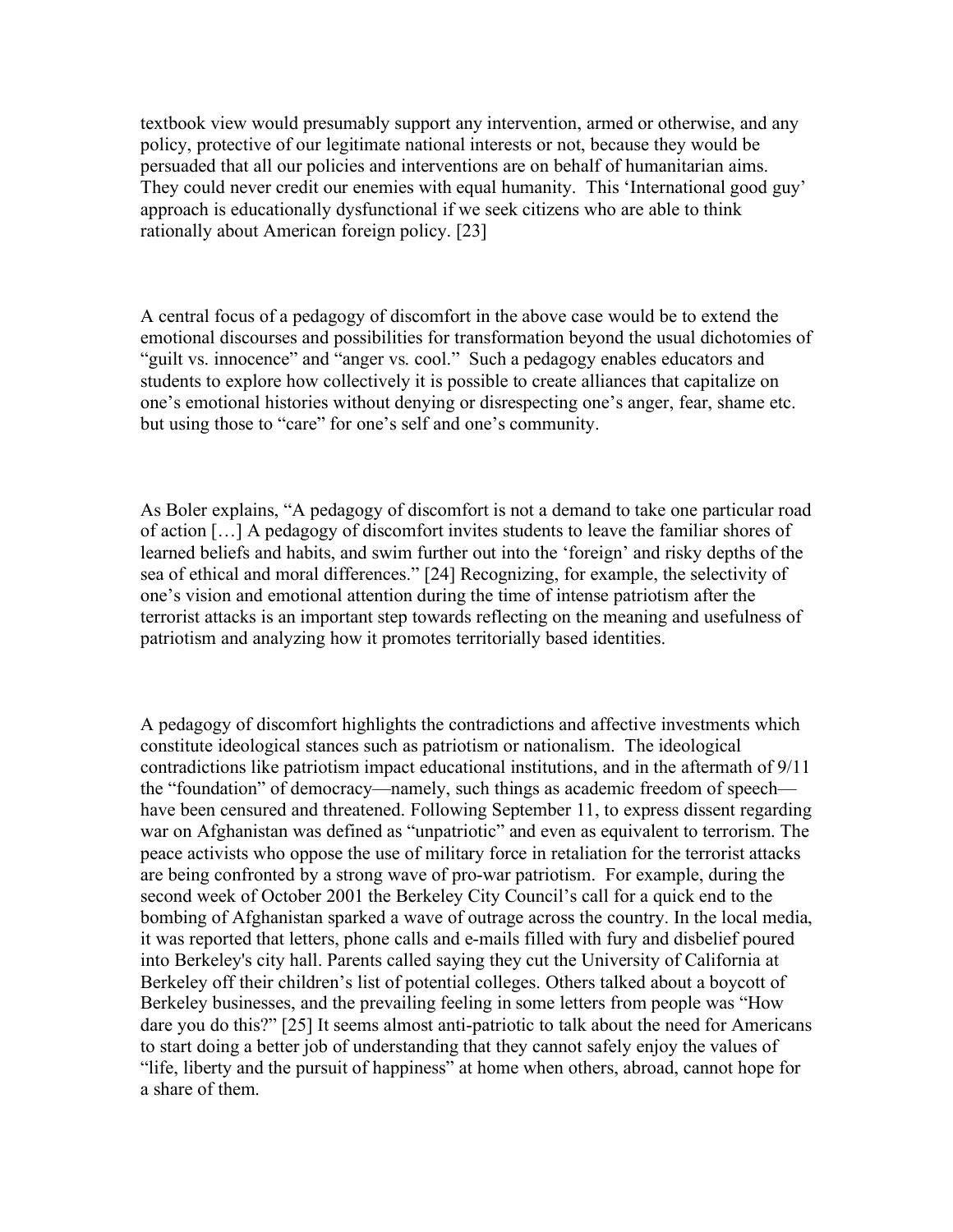By December 1, both mainstream news and The Nation were publishing articles detailing university professors who were either dismissed or threatened with dismissal for speaking publicly against U.S. foreign policy. The media gave good airtime to Lynne Cheney and Joseph Lieberman's non-profit American Council of Trustees and Alumni, which released a report that scathingly condemns "universities as a 'weak link' following Sept 11, because faculty 'invoked tolerance and diversity as antidotes to evil' and did not discuss the 'difference between good and evil.'" This new McCarthyism raises starkly the need for what Mignolo calls "critical cosmopolitanism" as a vision of an international public sphere committed not to nationalist patriotism but rather to understanding national interests and the complex interrelationships of first world powers, particularly in their economic interests, and the impact of these effects of globalization on less powerful nation-states.

The Meaning of "Critical Cosmopolitanism" in the Post-9/11 World

When I was barely twelve years old, coming into my father's room one morning, I found him sitting beside the fire with a newspaper in his hand looking very solemn, and upon my eager inquiry what had happened, he told me that Joseph Mazzini was dead. [26]

I had never even heard Mazzini's name, and after being told about him I was inclined to grow argumentative, asserting that my father did not know him, that he was not an American, and that I could not understand why we should be expected to feel badly about him.

It is impossible to recall the conversation with the complete breakdown of my cheap arguments, but in the end I obtained that which I have ever regarded as a valuable possession, a sense of the genuine relationship which may exist between men who share large hopes and like desires, even though they differ in nationality, language and creed; that those things count for absolutely nothing between groups of men who are trying to abolish slavery in America or to throw off Hapsburg oppression in Italy.

At any rate, I was heartily ashamed of my meager notion of patriotism, and I came out of the room exhilarated with the consciousness that impersonal and international relations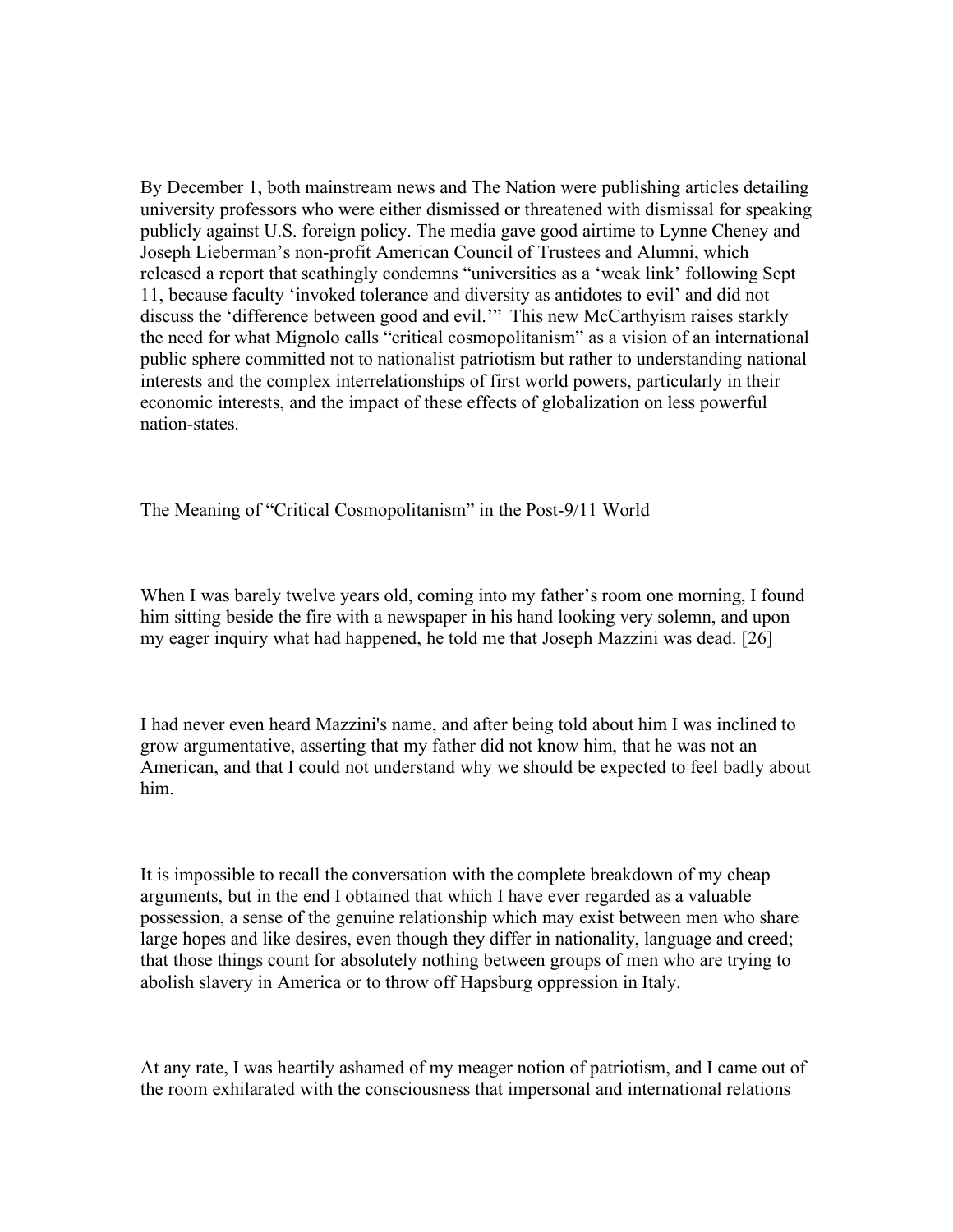are actual facts and not mere phrases. I was filled with pride that I knew a man who held converse with great minds and who really sorrowed and rejoiced over happenings across the sea. [27]

The above quote by Jane Addams illustrates how patriotism can be challenged by stepping out of narrow nation-state boundaries and overcoming the ranking of the value of people's lives based on such boundaries. The feelings of "sorrow and joy over happenings across the sea" as well as the "shame over a meager notion of patriotism" emphasize the emotional dimensions associated with feelings of patriotism. Addams' notion of "international patriotism" offers an example of what Mignolo calls "critical cosmopolitanism"; both ideas, as we understand them, set out from the assumption that it is necessary to give equal value to human life, irrespective of whether an individual belongs to one ("our") or to another ("their") political and social community.

Mignolo distinguishes between cosmopolitan projects and "critical cosmopolitanism" to emphasize the need to discover other options beyond humanitarian pleas of inclusion and rational critical theory. As he explains, while cosmopolitan projects are critical from inside modernity itself, critical cosmopolitanism demands a different conceptualization of human rights, democracy, and citizenship "leading to diversity as a universal project [that] can only be devised and enacted from the colonial difference." [28] In short, this is an argument for "globalization from below"; it suggests a kind of cosmopolitanism that opens up a critical perspective on any kind of local and global designs. "Critical and dialogic cosmopolitanism as a regulative principle demands yielding generously ('convivially' said Vitoria; 'friendly' said Kant) toward diversity as a universal and cosmopolitan project in which everyone participates instead of 'being participated.'" [29] Critical cosmopolitanism—like a pedagogy of discomfort—goes beyond rational critical theory which is "oblivious to the saying of the people that are supposed to be emancipated" [30] and instead calls on "international citizens" to be attentive of colonial difference. This notion opens up spaces to examine, for instance, the construction of patriotism and the role of emotions as dimensions of patriotism.

Numerous writers have publicly analyzed the construction of emotions of patriotism since September 11. Robin Morgan discussed the irony of invoking patriotism as if it referred to "Americans" when in fact those who died in the attacks represented an international population: "I have little national patriotism, but I do have a passion for New York, partly for our critique, secular energy of endurance, and because the world does come here: 80 countries had offices in the twin towers; 62 countries lost citizens in the catastrophe; an estimated 300 of our British cousins died, either in the planes or the buildings." [31] Arundhati Roy also wrote, "terrorism as a phenomenon may never go away. But if it is to be contained, the first step is for America to acknowledge that it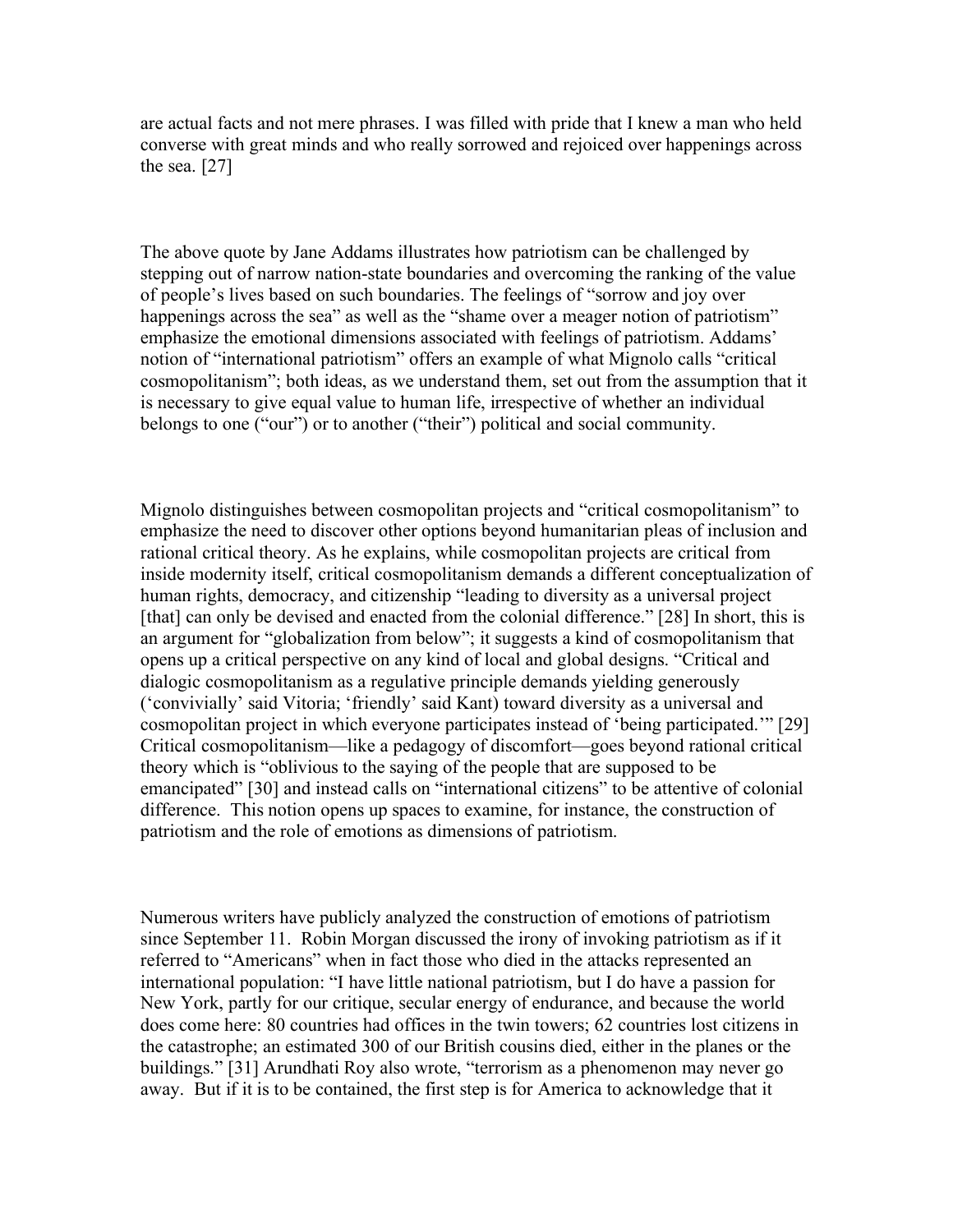shares the planet with other nations, with other human beings who, even if they are not on TV, have loves and griefs and stories and songs and sorrows and, for heaven's sake, rights." [32] Both Morgan and Roy provide a sense of what "critical cosmopolitanism" might look like and illustrate how the emotional dimensions of patriotism need to be examined and resituated, if we want to "yield toward diversity."

Similarly, the emotion of "courage" has received press both through Susan Sontag's controversial letter to The New Yorker and through the process of heroification of civil workers in the U.S. Sontag admonished, "The voices licensed to follow the event seemed to have joined together in a campaign to infantalize the public. Where is the acknowledgement that this was not a 'cowardly' attack on 'civilization' or 'liberty' or 'humanity' or 'the free world' but an attack on the world's self proclaimed superpower, undertaken as a consequence of specific American alliances and actions? How many citizens are aware of the ongoing American bombing of Iraq? And if the word 'cowardly' is to be used, it might be more aptly applied to those who kill from beyond the range of retaliation, high in the sky, than to those willing to die themselves in order to kill others. In the matter of courage (a morally neutral virtue): whatever may be said of the perpetrators of Tuesday's slaughter, they were not cowards." [33] Sontag's views resonate with calls for critical cosmopolitanism and show how emotions are part of patriotism and need to be analyzed, if Americans want to be part of the larger world and move beyond national interests for the good of humanity.

To the extent that patriotism requires uncritical acceptance of strong emotions as justification for morally questionable violence against other innocent persons, it is important to identify the emotions being mobilized beneath the clarion call of patriotism. Perhaps one of the strongest emotions associated with expressions of patriotism after 9/11 is grief and the feelings of many Americans that the world should take this grief more seriously. When some around the world have not done so, Americans expressed their outrage. But one should ask, according to Robert Jensen, "What makes the grief of a parent who lost a child in the World Trade Center any deeper than the grief of a parent who lost a child in Baghdad when U.S. warplanes rained death on the civilian areas of Iraq in the Gulf War? Where was the empathy of the US for the grief of that parent?" [34]

September 11 has sparked a wave of patriotism that has in many cases been overtly hateful, racist and xenophobic. Barbara Kingsolver writes that "This is a war of who can hate the most. There is no limit to that escalation. It will only end when we have the guts to say it really doesn't matter who started it, and begin to try and understand, then alter the forces that generate hatred" [35] Critical cosmopolitanism means giving up "love and loyal or zealous support of one's own country" and transferring that love, loyalty and zealousness to the world, and especially the people of the world who have suffered most.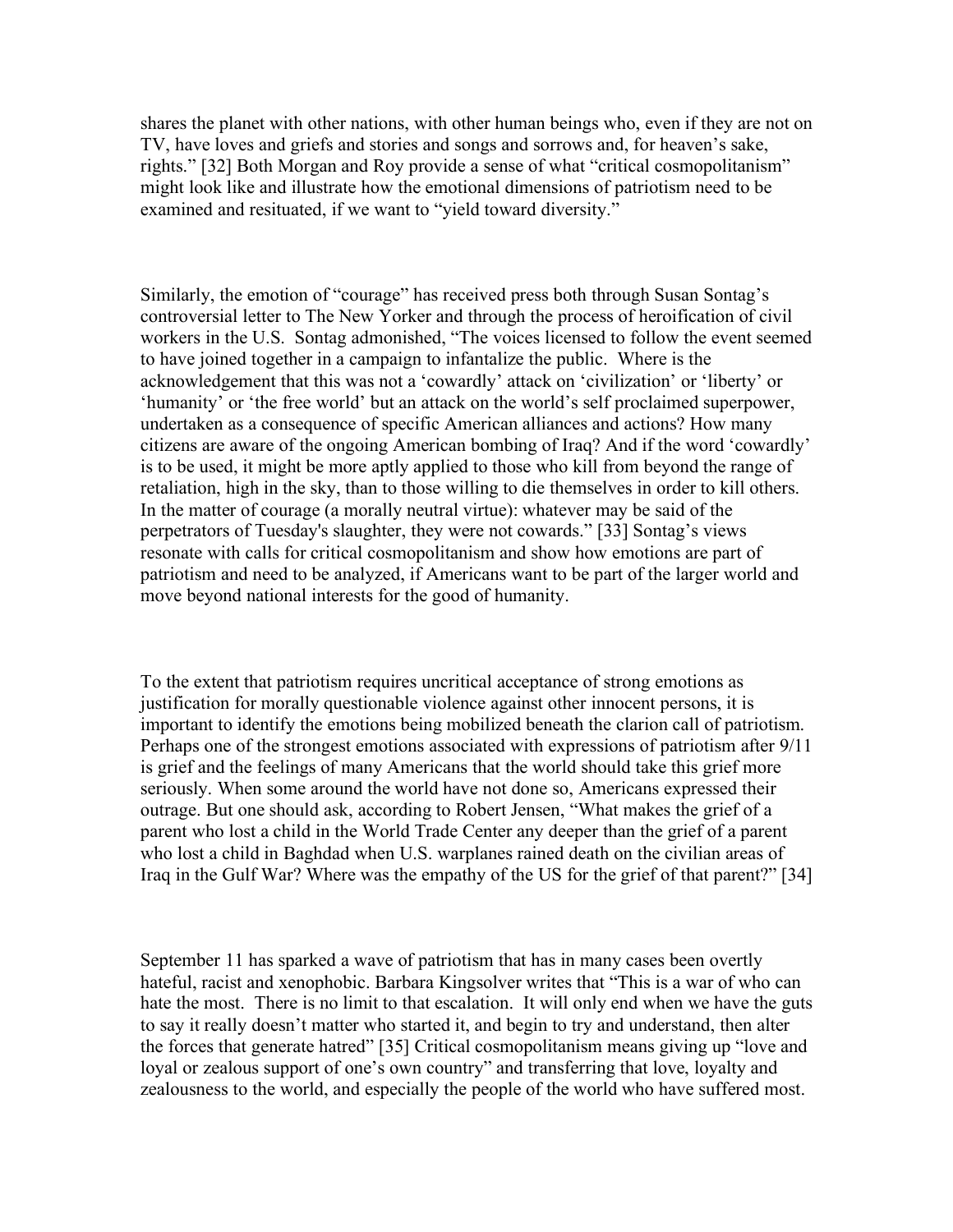A critical inquiry of patriotism, grief, fear, anger, and other emotions unleashed by 9/11 demands an educative approach that both respects those emotions and unsettles them simultaneously.

After September 11, educators in the US are faced with the challenge of how to deal with students' (as well as possibly their own) emotions of patriotism. It is our view that patriotism might make Americans (or others) better citizens (if citizen is defined as more likely to defend one's country and to abide by established laws and customs without dissent), but it will not make the world a more peaceful or generous place. Critical cosmopolitanism suggests an alternative to the narrowness of patriotism and involves learning to see outside of the dominant nationalistic discourses that shape such educational sources as textbooks and media. At present, the American emotions of national pride seem to translate into an endorsement of other peoples' sufferings—from bombing Yugoslavia a few years ago to letting thousands of children die from hunger in Iraq to bombing poor people in Afghanistan. Ultimately, we believe that this emphasis on patriotic pride is subversive of justice, solidarity, and equality in the entire world.

Given the fact that the global media market "has come to be dominated by the same eight transnational corporations that rule US media," [36] and given the fact that most consumers have been exposed to the same small set of redundant sound bites, educators face a tall order in engaging critical emotional thinking that can be applied to the powerful sentiments of patriotism and promote the notion of critical cosmopolitanism that we advocate. As Robin Morgan writes in one of her series of post-9/11 letters, "those of us who have access to the media have been trying to get a different voice out. But ours are complex messages with long-term solutions—and this is a moment when people yearn for simplicity and short-term, facile answers." [37] Morgan urges her readers to use any form of media access possible to

talk about the root causes of terrorism, about the need to diminish the daily climate of patriarchal violence surrounding us in its state-sanctioned normalcy; the need to recognize people's despair over ever being heard short of committing such dramatic, murderous acts; the need to address a desperation that becomes chronic after generations of suffering; the need to arouse that most subversive of emotions—empathy—for 'the other,' the need to eliminate hideous economic and political and justices, to reject all tribal/ethnic hatreds and fears, to repudiate religious fundamentalisms of every kind. [38]

Exploring emotional investments such as the above helps to gain a new sense of interconnections with others. With its respect for diversity and agency, critical cosmopolitanism provides a powerful framework for educating students in the post-9/11 world.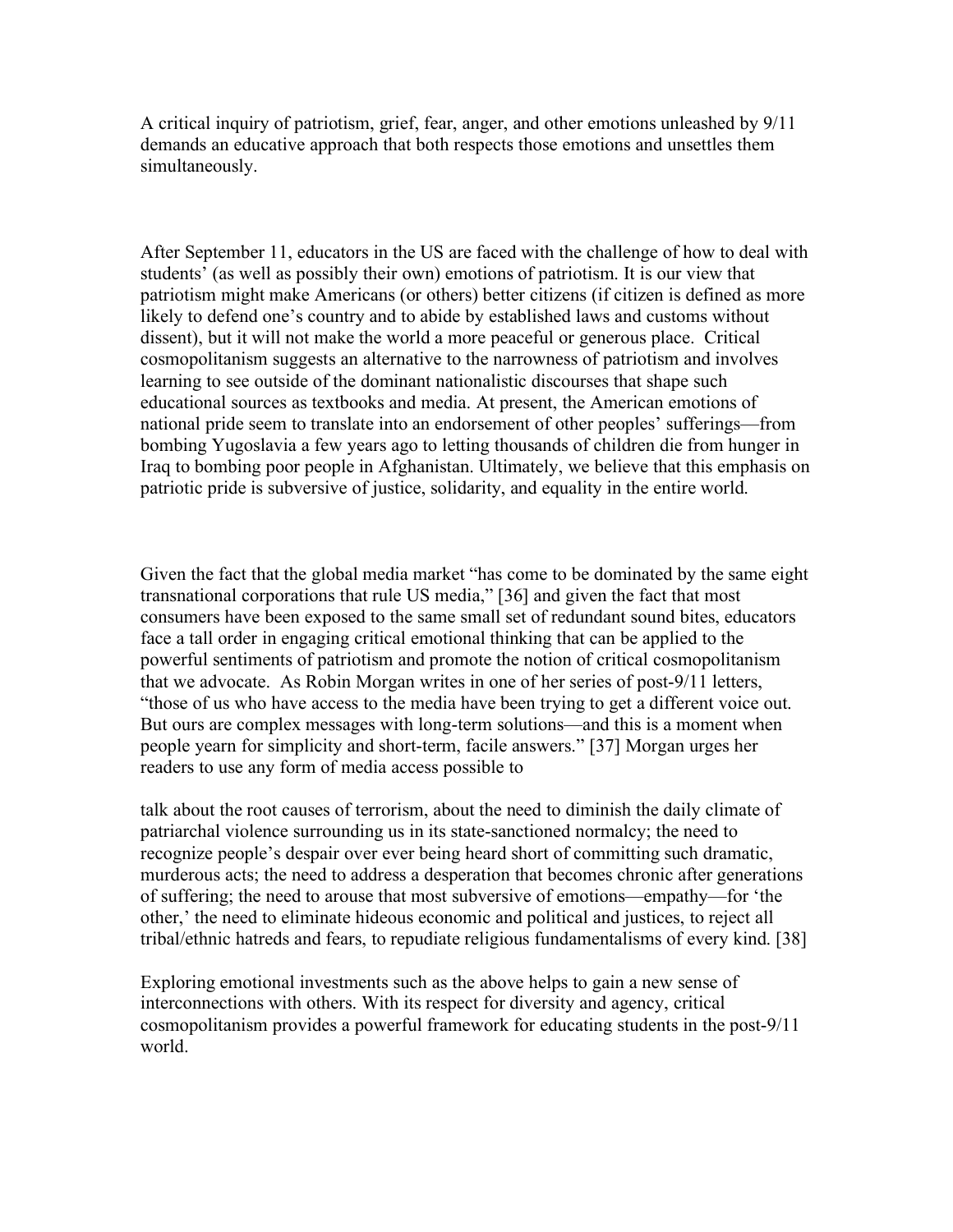The Links Between Critical Cosmopolitanism and a Pedagogy of Discomfort

So far we have argued that the challenges of developing critical emotional literacy in the context of a pedagogy of discomfort are to show how pain, injustice, and powerlessness are constructed at home and in other parts of the world and how important it is to cultivate humility, compassion and "situated intelligence" (as John Dewey would say) for the decisions made in the name of justice, freedom and equality. A pedagogy built on ideas of critical cosmopolitanism engages students in a critical analysis of the emotional dimensions of patriotism and helps them learn to feel and understand how others' lives are different from their own. A pedagogy of discomfort can be conceived as one political arm of critical cosmopolitanism that pushes the individual and the collective to think beyond the personal and the local and understand how an individual or a community is situated in a globalized history. The need for a critical cosmopolitanism in the context of a pedagogy of discomfort arises from the shortcomings of both patriotism and universalism. Thus, a "cosmopolitan universalism" looks beyond national boundaries for the good of humanity. This is different from the notion of "universalism" that grounds discourse and practices from the perspective of colonial powers (in various forms and contexts). The "primary allegiance" in the context of a "critical" cosmopolitanism is the community of human beings in the entire world and the moral ideals of justice and equality.

New possibilities are opened to educators and students engaged in a pedagogy of discomfort within which they are enabled to develop "histories and philosophies" of the emotional experience of patriotism; to identify not only how patriotism benefits Americans but to examine how it might harm Americans and others; to develop strategies that critically analyze, both emotionally and intellectually, how insistence on territorialized imaginations of identities produces events that silence many people both at home and abroad. For example, recall the student's earlier comments about the complex layers of emotions associated with patriotism; how her "feelings of guilt for believing that the U.S. should not take revenge on the perpetrators of the events of September 11th, 2001," as well as her feelings of "grief for the thousands of people who lost their lives," create emotional confusion over the experience of patriotism. We might also recall the other student's comments that began to analyze critically the emotions being mobilized explicitly or implicitly through media and an ideology of patriotism. These students' comments begin to develop a history of emotions of guilt and grief as they are associated with patriotism and show a willingness to challenge cherished beliefs about the experience of patriotism. But what could an educator do in the case of the student who wrote the letter to the editor expressing anger about "peaceniks"? How would critical cosmopolitanism and a pedagogy of discomfort disrupt that student's expression of patriotism?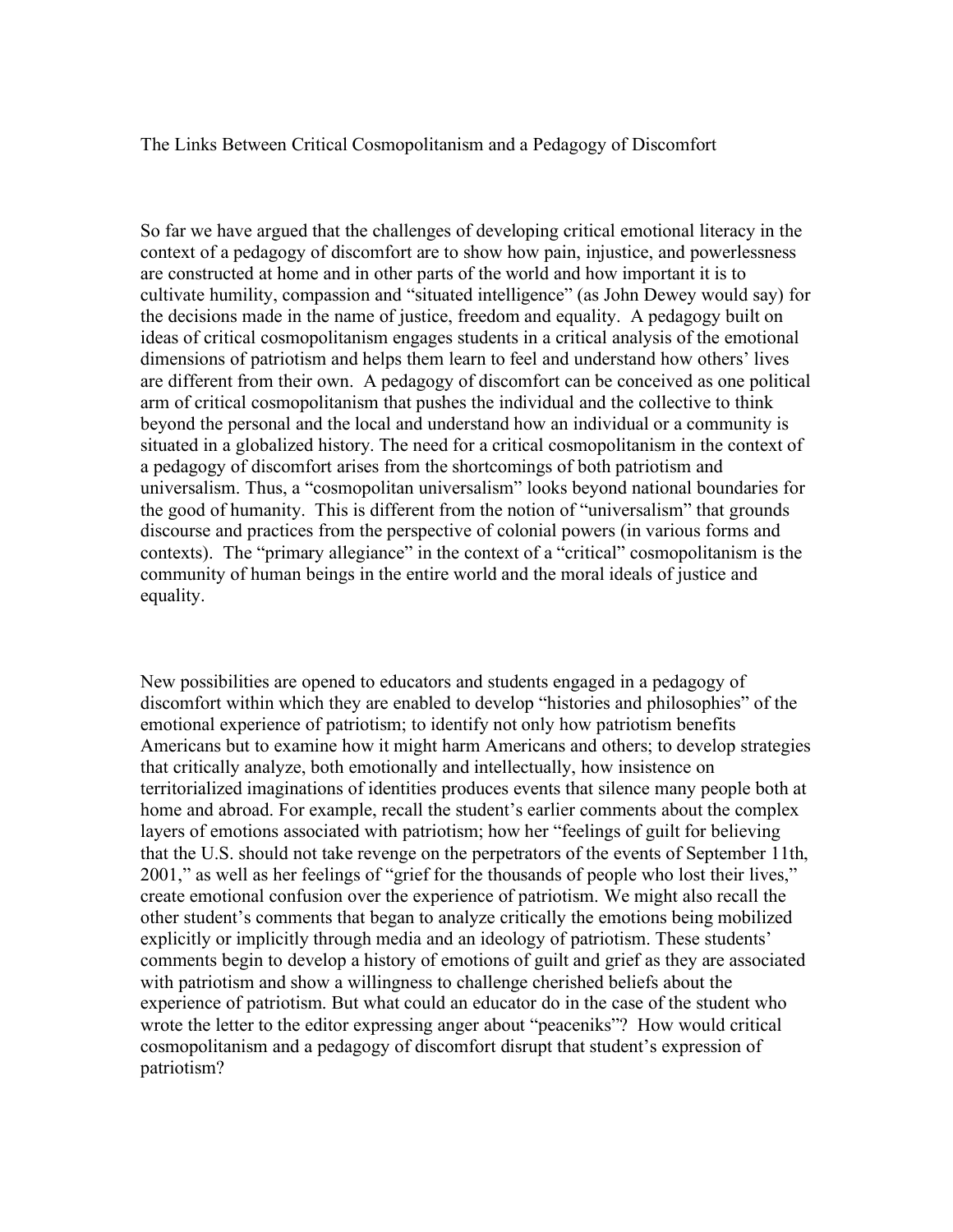We argue that this critical intervention can occur in at least two ways: first, through embracing ambiguity, discomfort and indeterminism, and second, through using Foucault's genealogical views to locate strategies for resistance and "care for the self" away from the normalizing power of the emotion discourses of patriotism. Our goal here is not to name strategies that work (for all students in all situations, against all emotions associated with patriotism), but rather, to show how patriotism can be disrupted in a context of critical cosmopolitanism and a pedagogy of discomfort. What does such a pedagogical approach make possible in terms of understanding the world and addressing different problems?

First of all, we believe that educators need to urge themselves and their students to entertain the profoundly complicated facts and emotions that necessarily represent an event such as 9/11 and its aftermath. "And if we find ourselves wrenched back and forth between choking with rage and thirsting for peace, what if we actually claimed thatclaimed our frail, imperfect, human ambivalence as the virtue it is? A lack of ambivalence can't tolerate complexity or contradiction. A lack of ambivalence never flinches from judgment. A lack of ambivalence is considered the hallmark of leadership..." [39] A pedagogy of discomfort is about learning to inhabit ambiguity, discomfort and indeterminism. To embrace discomfort, of course, does not mean foregoing grief. As Sontag writes,

Let's by all means grieve together. But let's not be stupid together. A few shreds of historical awareness might help us understand what has just happened, and what may continue to happen. 'Our country is strong,' we are told again and again. I for one don't find this entirely consoling. Who doubts that America is strong? But that's not all America has to be. [40]

To embrace discomfort and ambiguity, of course, requires courage—courage to tolerate emotional uncertainty and courage to open up intellectually to find connections with people around the world.

Students can learn to examine how and why they feel their emotions in particular ways (and not in others) and can do so with the understanding that some practices are desired because they are more comforting than others. We often construct particular stories about the world and ourselves in order to affirm our identities and practices. Learning to overcome the emotions associated with desired practices "involves learning to desire the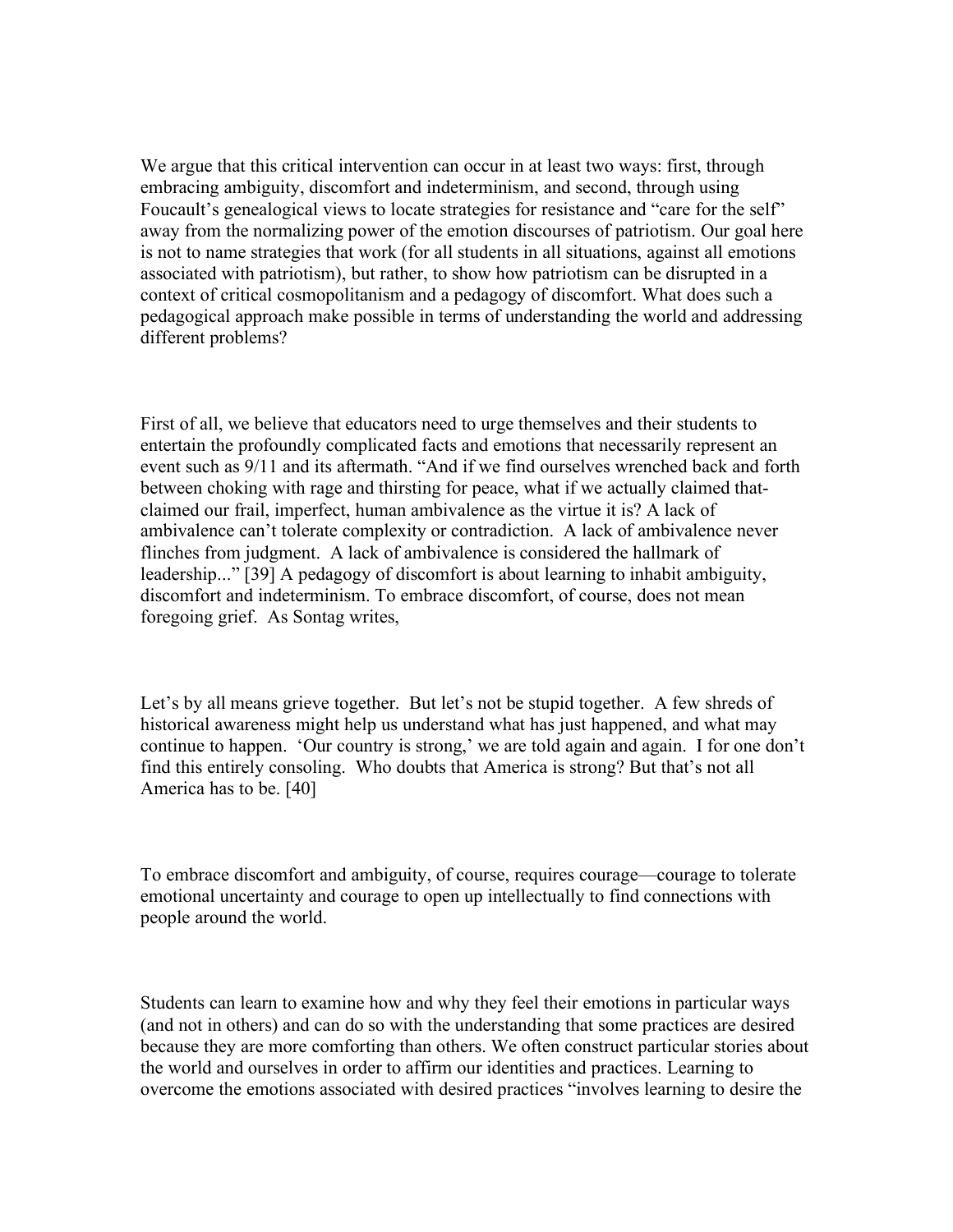discomforting process of unlearning". [41] For example, besides asking, "What do the media or textbooks tell us about American patriotism?" educators can also ask, "What are the different emotions we feel about patriotism, what different emotional knowledges does each emotion give, and perhaps more importantly, why do we traditionally feel this way and not in different ways, and why might other people feel differently?" The challenging task for the educator is: Can he/she think of classroom activities/projects/assignments etc. where students are encouraged to engage in the discomforting process of re-defining identities, emotions, knowledges and practices?

In educational terms this means that a kind of "critical cosmopolitan education" is promoted; it suggests a citizenship education that prepares us for global allegiance. Blind allegiance to countries, or extreme patriotism, is destructive and damaging to efforts for global peace. At the very least, patriotism renders people blind to the interests or problems of those beyond their own boarders. As Nussbaum writes,

If we really do believe that all human beings are created equal and endowed with certain inalienable rights, we are morally required to think about what that conception requires us to do with and for the rest of the world… [I]f we fail to educate children to cross those [national] boundaries in their minds and imaginations, we are tacitly giving them the message that we don't really mean what we say. We say that respect should be accorded to humanity as such, but we really mean that Americans as such are worthy of special respect. And that, I think, is a story that Americans have told for far too long. [42]

The student who expressed the view that "America has done more than any other nation in the 20th century to ensure the spread of freedom and democracy around the world" illustrates the importance of accomplishing what Nussbaum suggests.

This student's comments that "since they [peaceniks] hate America so much, they choose to believe the ridiculous propaganda because it is more in line with their twisted views" show his defensive anger as a strong feeling associated with patriotism. "Defensive anger," writes Boler, "can be interpreted as a protection of beliefs, a protection of one's precarious sense of identity." [43] To challenge this student's cherished belief may be felt as a threat to his identity. "This reaction of anger," continues Boler, "should be interpreted not so much as a righteous objection to one's honor, but more as a defense of one's investments in the values of the dominant culture." [44] Responding in defensive anger is defending one's notion of self—essentially what underlies this student's defensive anger might be fear of losing his personal or cultural identity. It is interesting that Joyce Appleby, history professor at UCLA, points out how patriotism has historically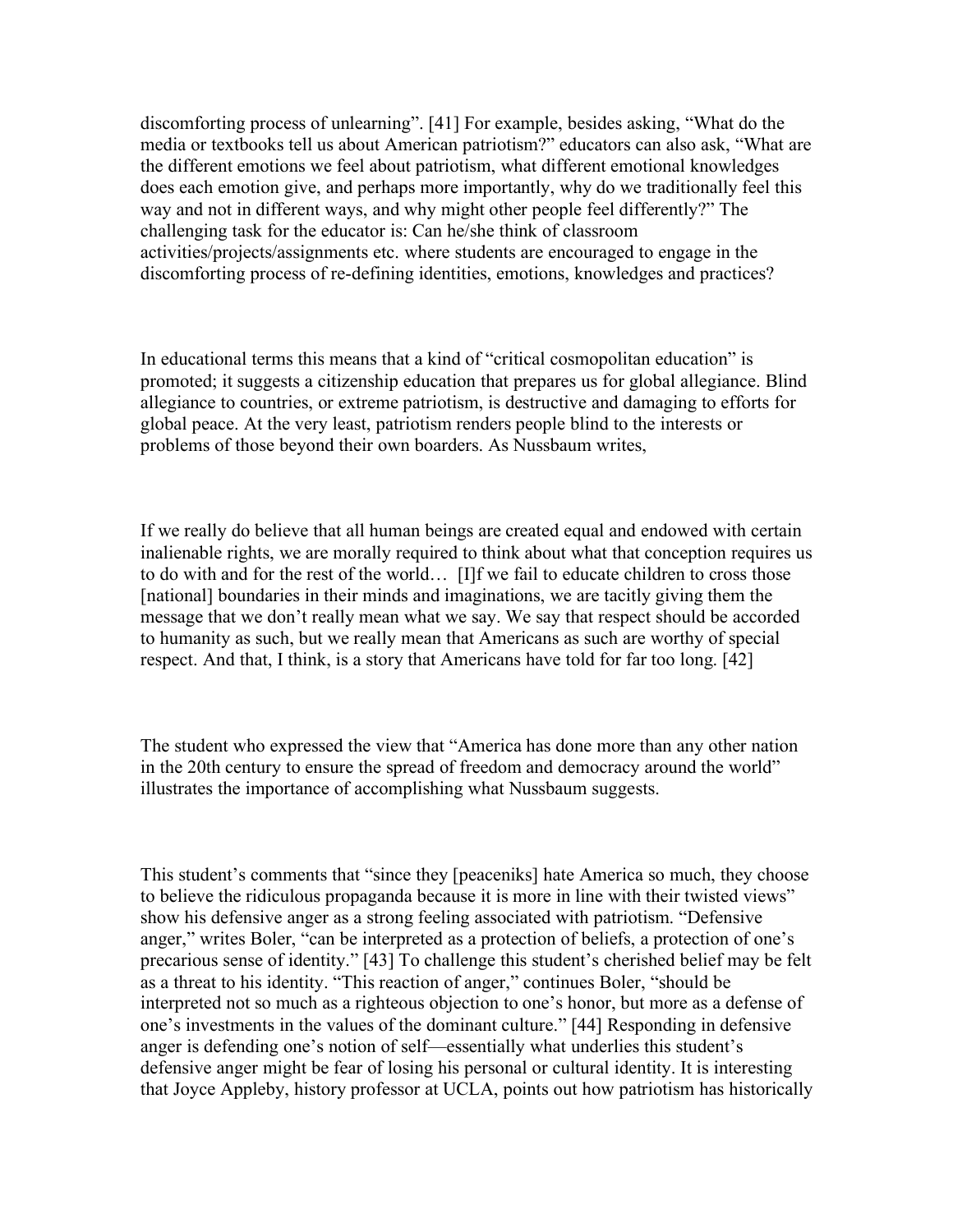served as a "benign umbrella for angry people." [45] A pedagogy of discomfort and a critical cosmopolitanism invite this student to engage in a collective self-reflection and analysis of his emotions. Once engaged in the discomfort of inhabiting ambiguous identities that seek to interrupt his "patriotic self," it is possible to explore the emotional dimensions and investments of his patriotism—defensive anger and fear, the histories in which these are rooted, and the genealogies of the constitution of his "patriotic self."

Second, Michel Foucault's ideas (especially the later Foucault) can be particularly useful in this process, because Foucault's concern for "care for the self" contributes to locating strategies for resistance and self-formation away from the normalizing power of emotional discourses of patriotism. [46] Foucault has shown that we should be skeptical of the power relations involved in all discourses: from texts to practices, intellectual positions and so on. Foucault's genealogical views describe how we can identify resistances to normalization. A genealogy of emotions of patriotism, for example, constructs an account of the ways in which the regime of the "patriotic self" emerges out of a number of practices and processes. A pedagogy of discomfort enables educators and students to write such a genealogy and unpack the ways in which the "patriotic self" functions as a regulatory ideal in so many aspects of American life. A hopeful feature of a pedagogy of discomfort is the recognition of the forms being invented for us as a starting point of caring for the self and inventing new ways of thinking and acting about oneself and others.

For example, a Foucauldian analysis of the above student's emotions of patriotism (e.g., defensive anger, fear) can provide clues to the constitution of his "patriotic subjectivity." Subjectification is located in a complex of practices within which the "patriotic self" has been fabricated, and which presuppose and enjoin particular relations with others and with one's self: from categorizing and labeling through the chanting of "patriotic" songs, analyzing policies and opinions, narrating stories of "courage" and "heroism," etc. These practices

do not inhabit an amorphous and functionally homogeneous domain of meaning and negotiation among individuals—they are located in particular sites and procedures, the affects and intensities that traverse them are prepersonal, they are structured into variegated relations that grant powers to some and delimit the power of others, enable some to judge and some to be judged […] some to speak truth and other to acknowledge its authority and embrace it, aspire to it, or submit it. [47]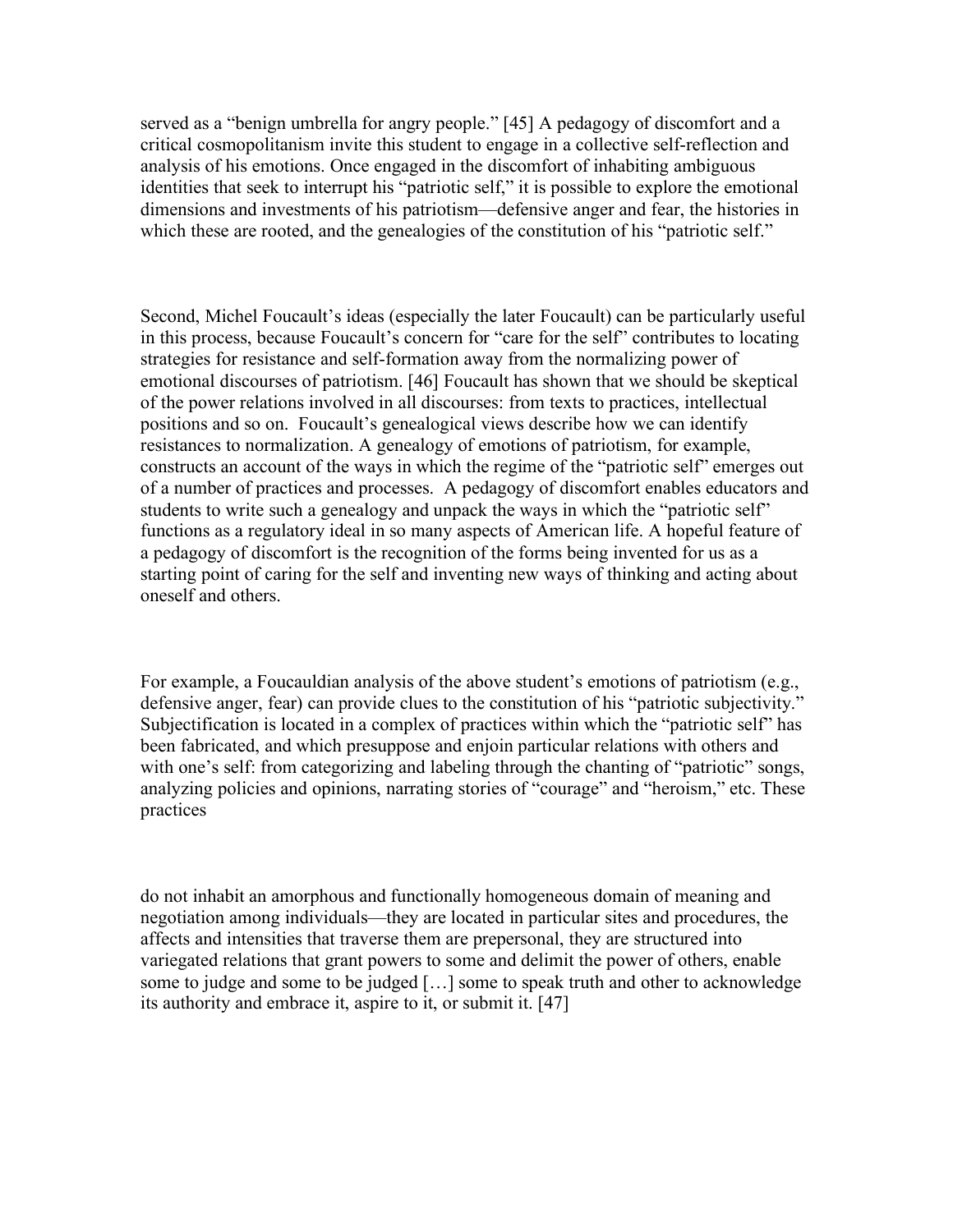As this student becomes willing to learn to see differently, he can determine for himself what kinds of action make sense for him (and for others, as this process is done collectively) given his own ethical vision. The goal is greater clarity of his emotional investments and the ability to account historically for his values and their effects on others not only in the US but also around the world. Ultimately, this is a form of "caring for the self," not in the sense of "liberation," but as "an exercise of the self on the self by which one attempts to develop and transform oneself, and to attain a certain mode of being." [48]This mode of being is not constructed within the frame of critical theory that essentializes "freedom" per se, but within a context of practicing freedom. Care for the self, in Foucault's view, is a form of exercise upon the self.

The following two examples show how the process of patriotic emotional subjectification can be exposed and interrupted in the spirit of Foucauldian views. First, educators who value critical thinking ought to direct students to analyze the multiple motives of war (both present and absent), and in particular the ways in which the U.S. economy is tied to military spending. One political analyst writes, echoing concerns expressed by others such as Noam Chomsky,

the possibility of a deep plunge and the world economy was barely dealt with in the initial commentary. Yet before the attacks the situation was extremely precarious, with the chance of catastrophic deflation as the 1990's bubble burst, and the stresses of world overcapacity and lack of purchasing power taking an ever-greater toll. George Bush will have no trouble generating the famous lockbox, using Social Security trust funds to give more money to the Defense Department. That about sums it up. Three planes are successfully steered into three of America's most conspicuous buildings, and the U.S. response will be to put more money into missile defense as a way of bolstering the economy. [49]

It is in this context that a pedagogy of discomfort creates its critical effect making it more difficult and perhaps discomforting for educators and students to think, feel and act in accustomed ways. If students become able to see how discourses of discipline and control emerge in the public sphere and how those discourses discipline their own emotions, they may start developing "subjugated knowledges" and thus resist and transform power relations.

Another example of beginning to construct a critical, historical genealogy of patriotism is an analysis of U.S immigration policy in which patriotism is invoked as a glib rhetorical representation of America's "open door policy" to those "tired, hungry, yearning to be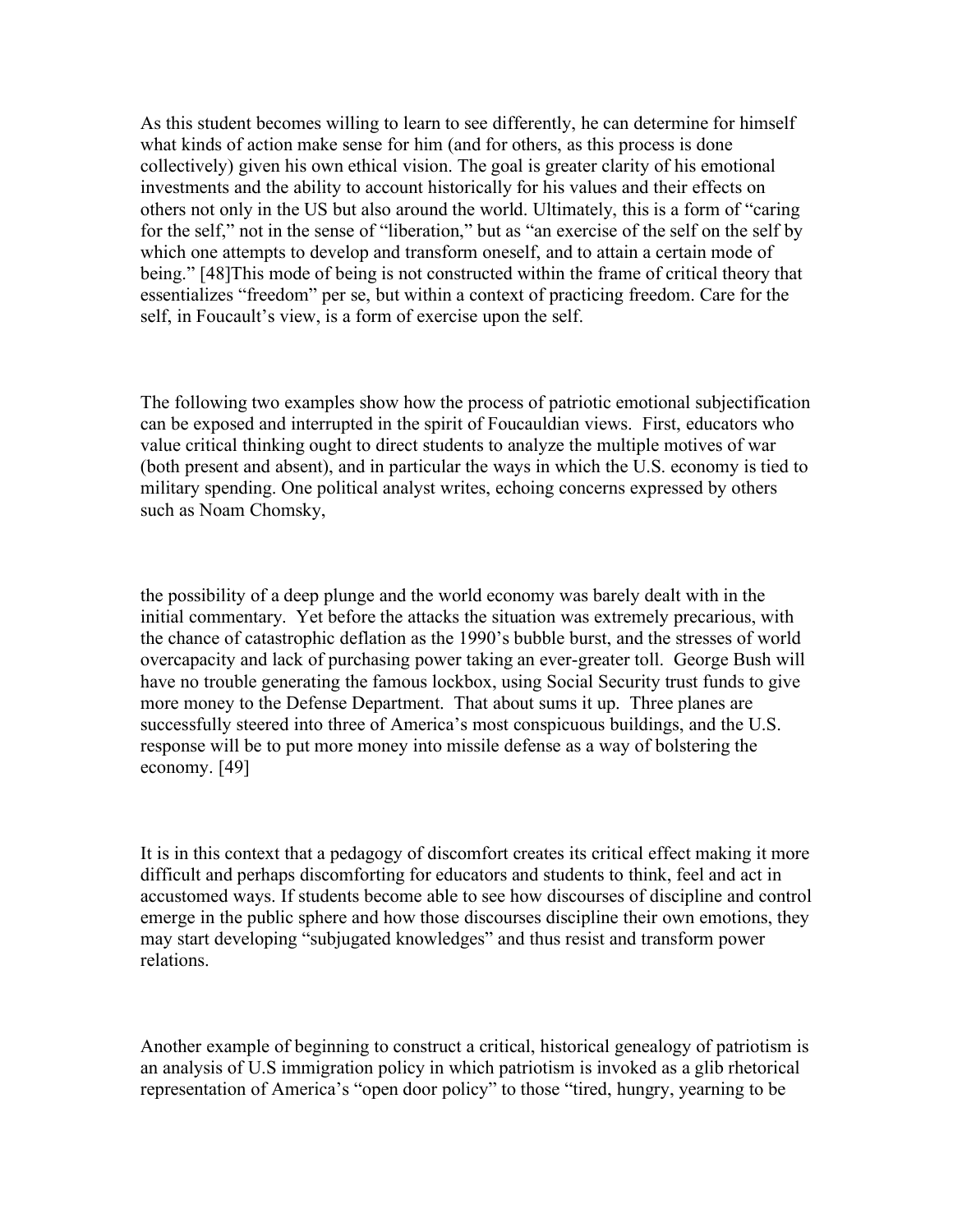free." At present, "the Patriot U.S.A. Act of 2001" (PATRIOT is an acronym for "provide appropriate tools required to intercept and obstruct terrorism") the post-9/11 legislative changes in civil liberties rights and anti-immigrant policies, is not uncoincidentally tied to the prison-industrial complex in the U.S.:

In the 1996 Immigration Reform Act, Congress widely expanded the list of crimes for which a non citizen must be deported after serving his or her sentence. Seven years ago there were 18,929 non-citizens serving criminal sentences in federal prisons. Today there are about 35,000 non-citizens serving criminal sentences in federal prisons. In 1998, while immigrants made up 9% of the American population, and a roughly comparable 7% of the state prison population, immigrants comprised a vastly disproportionate 29 percent of those in federal prison. [50]

Critical cosmopolitanism in the context of a pedagogy of discomfort emerges precisely as the need to discover other options for collective alliances beyond patriotic feelings or exclusion policies. This emphasis on the "collective" effect pushes students to think of emotions "not as residing within the individual but as a mediating space: Emotions are a medium, a space in which differences and ethics are communicated, negotiated, and shaped." [51]

At present, to invoke these histories/genealogies of emotions of patriotism in the U.S. in a context of a pedagogy of discomfort that promotes critical cosmopolitanism is to risk being called "un-American." But it is simply a fact, however well-hidden from U.S. national consciousness and education, that "[the U.S. has] always been at war, though the citizens of the U.S. were mostly insulated from what that really felt like until September 11th. Then, suddenly, we begin to say, 'the world has changed. This is something new.'" [52] The naming of what is absent and salient through the problematization of what is given to educators and students as necessary to think, feel, and do is a primary ethical aim of a pedagogy of discomfort that conceives critical cosmopolitanism as a worthwhile educational project. This aim enhances the contestability of that which has been invented for educators and students, and inspires them to start inventing themselves differently. It is partly through the analysis of the practices of control of educators and students' thoughts, emotions and actions that educators and students can identify the price paid for such habituated discipline. Patriotism, as a practice that seeks to define how one thinks, feels, and acts, constitutes a regime of self-management. If educators do not undertake the opportunity to foster critical inquiry towards emotions, values and cherished beliefs, it is very likely that the regulative ideal of patriotism (and the related value of "freedom") will continue to govern discourse and prevent interconnection with others. A pedagogy of discomfort is an invitation to re-invent ourselves.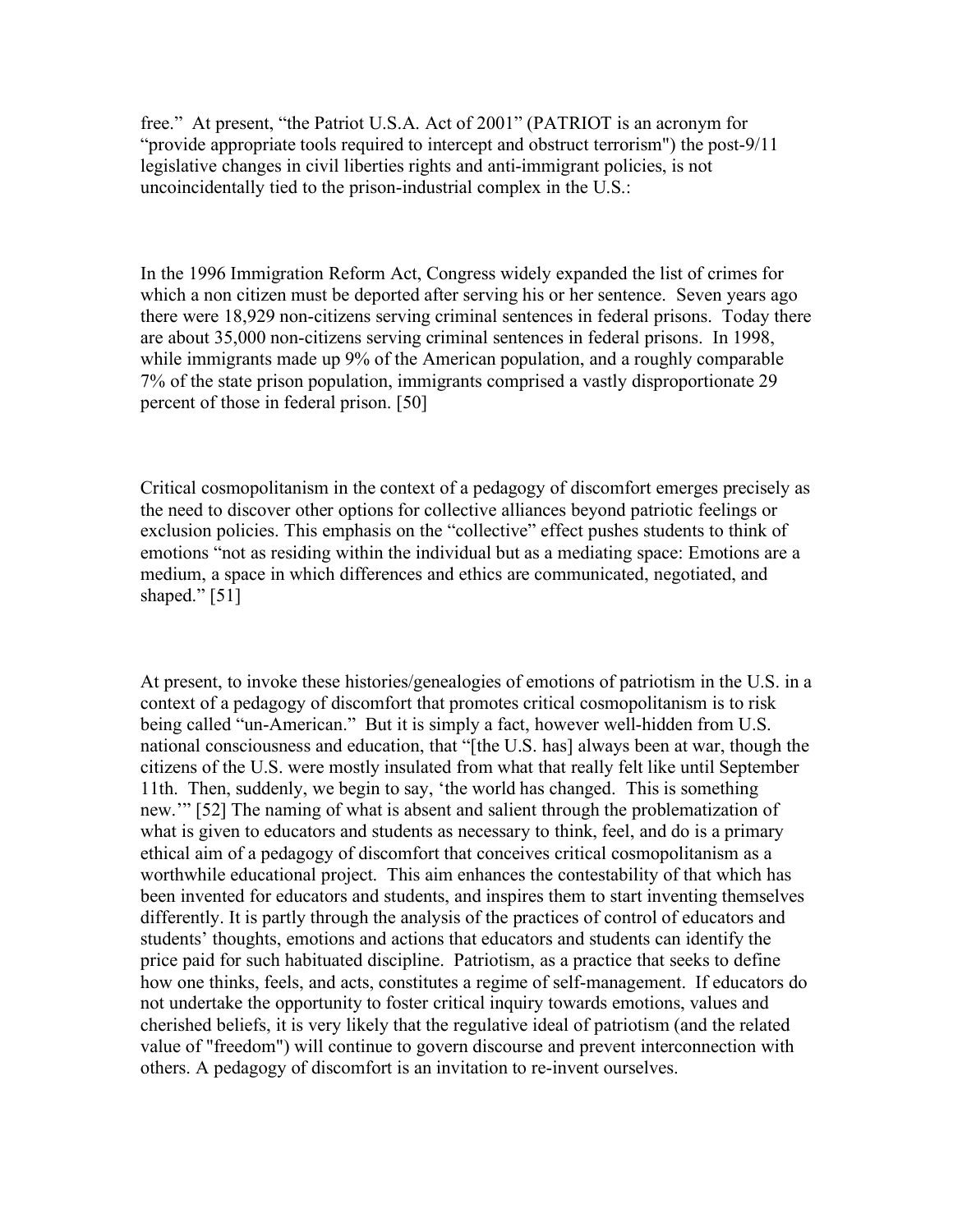## Final Thoughts

In this essay, we began by suggesting that a pedagogy of discomfort opens possibilities for subverting emotions of patriotism, thus representing an active engagement of critical cosmopolitanism. Situated within the framework of critical cosmopolitanism, a pedagogy of discomfort offers the hope of critically analyzing the complexity of emotions tied to political boundaries and identities—the hope of moving from what Jane Addams recognized, at the age of 12, as "shame over a meager notion of patriotism" and instead cultivating a critical understanding of the "sorrow and joy over happenings across the sea." Critical cosmopolitanism foregrounds how educational practices might help to redefine patriotism in ways that honor global rather than merely national interconnections.

Pollock et al. point out that cosmopolitanism comprises some of today's most challenging problems of academic analysis and political practice. [53] As a historical category, they argue, cosmopolitanism should be considered entirely open and not pregiven or foreclosed by any definition. Education in relation to cosmopolitanism after 9/11 highlights two challenging questions: First, what would be the basis for a "critical cosmopolitan" education that transcends the construction of international solidarity on the basis of common wills, interests and ideologies (either religious or secular)? Second, how can new pedagogies such as a pedagogy of discomfort create the context for a cosmopolitan education that would open up new understandings of the local and the global, which would no longer be confined geographically or socially?

The links of critical cosmopolitanism to a pedagogy of discomfort emphasize that while the former cannot be thought of simply in universalist terms, the latter is not about transcending narrow loyalties and patriotic feelings or developing sympathetic dispositions to "the other." We have argued that a pedagogy of discomfort engages students to develop an emotional and intellectual stance of openness toward difference. What forms of openness we should cultivate in the classroom is clearly something that requires ongoing analysis and involves difficult conceptual and ethical issues. On the other hand, associating cosmopolitanism with universalism is as simplistic, according to Ackbar Abbas, as it is to see it in purely celebratory terms (i.e., celebrating difference). [54] If we take the position pursued in our essay—that educators need to critically deconstruct the emotions that underlie ideologies of nationalist identities and boundaries—then a pedagogy of discomfort can be understood to promote critical cosmopolitanism.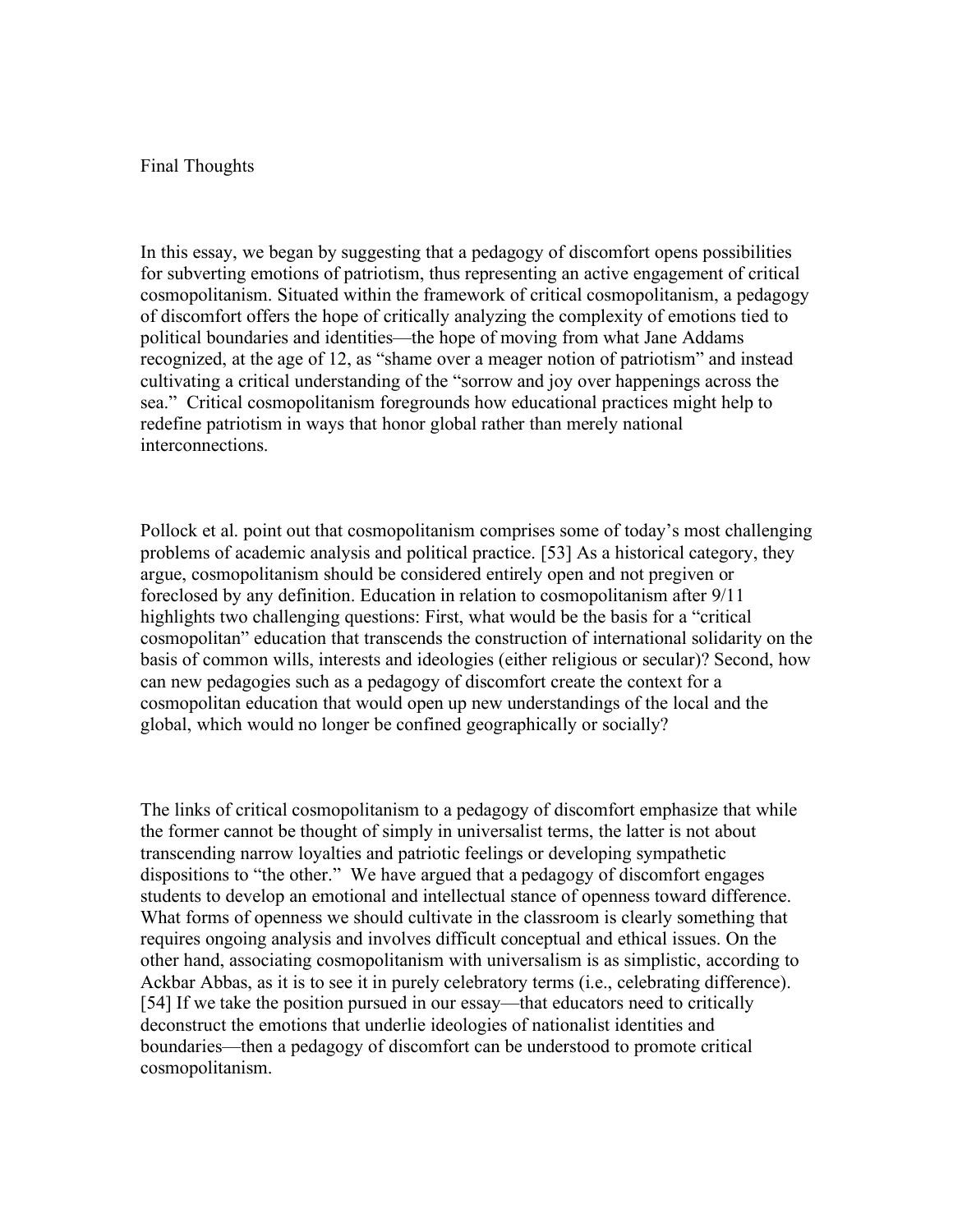In sum, by urging us to explore how emotions of patriotism constitute the self in particular ways within specific institutional structures and practices, a pedagogy of discomfort in the context of critical cosmopolitanism offers insights that can help students and educators subvert normative identities, knowledges, practices and emotions.

[1] Arundhati Roy, "The Algebra of Infinite Justice" The Guardian, (September 29th, 2001).

[2] Roy, "The Algebra of Infinite Justice."

[3] Jacques Barzun, "History—Popular and unpopular." In Interpretation in History, Ed. J. Strayer (New York: Peter Smith, 1950

[4] Megan Boler, Feeling Power: Emotions and Education (New York: Routlege, 1999).

[5] Walter D. Mignolo, "The Many Faces of Cosmopolis: Border Thinking and Critical Cosmopolitanism," Public Culture, 12 (2000): 721.

[6] Ibid, see pp. 723 and 724 respectively.

[7] Robert Jensen, "Saying Goodbye to Patriotism." A talk delivered to the Peace Action National Congress, November 10, 200. On-line address: http://www.zmag.org/jensenpatriotism.htm (April 27, 2002).

[8] Breuilly, John. Nationalism and the State, (Chicago: University of Chicago Press, 1985), 3.

[9] Emma Goldman, Anarchism and Other Essays, Second Revised Edition (New York & London: Mother Earth Publishing Association, 1911), 143.

[10] Boler, Feeling Power.

[11] Alternative sources include the following:

Common Dreams http://www.commondreams.org

CounterPunch http://counterpunch.org

Democratic Underground http://democraticunderground.com

The [London] Guardian http://www.guardian.co.uk

In These Times http://inthesetimes.com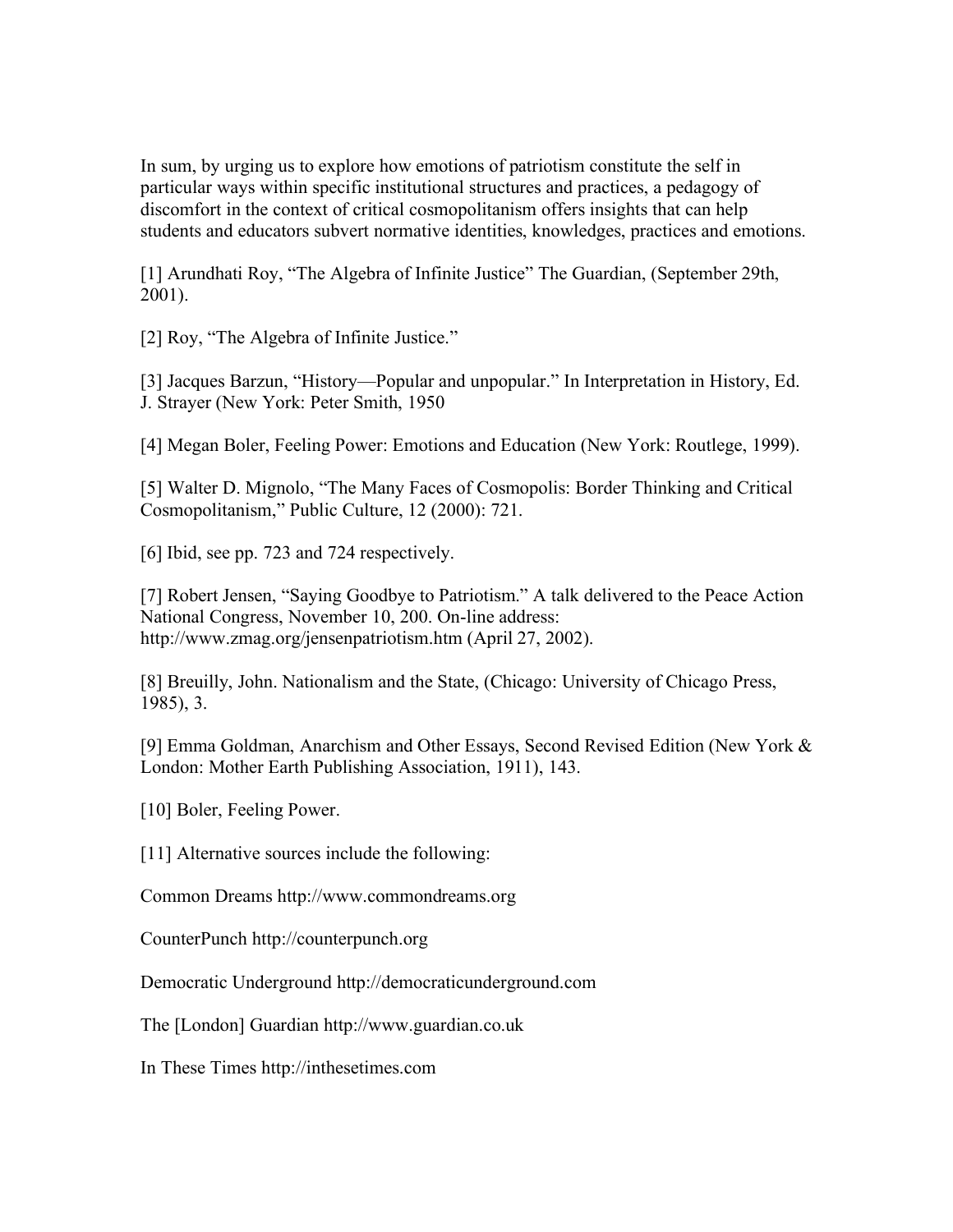Independent Media Center http://indymedia.org

Indian Country (http://www.indiancountry.com (An American Indian Perspective)

Janes Information Group http://janes.com

Z Magazine http://www.zmag.org

The Progressive http://www.theprogressive.org

The Nation http://thenation.com

The Centre for Research on Globalization http://globalresearch.ca

Endgame Research Services http://www.endgame.org

FAIR http://fair.org (Fairness and Accuracy in Reporting)

The Onion http://www.theonion.com (Sardonic political and social humor)

Program on Corporations, Law, & Democracy http://poclad.org

Taxpayers for Common Sense http://taxpayer.net

TomPaine.CommonSense http://www.tompaine.com

[12] Boler, Feeling Power.

[13] Henry Giroux, Theory and Resistance in Education, (Boston: Bergin and Garvey, 1983); Paolo Freire, Pedagogy of the Oppressed, (New York: The Seabury Press, 1973).

[14] Giroux, Theory and Resistance in Education, 13.

[15] Examples of how advocates of critical media literacy follow this line of thought include the following: Renee Hobbs, "Democracy At Risk: Building Citizenship Skills through media Education." On-line address:

http://interact.uoregon.edu/MediaLit/mlr/readings/articles/democracy.html

Jeff Cohen, "Propaganda from the Middle of the Road." On-line address:

http://www.fair.org/extra/best-of-extra/centrist-ideology.html

Renee Hobbs, "Literacy For The Information Age." On-line address: http://interact.uoregon.edu/MediaLit/FA/mlhobbs/infoage.html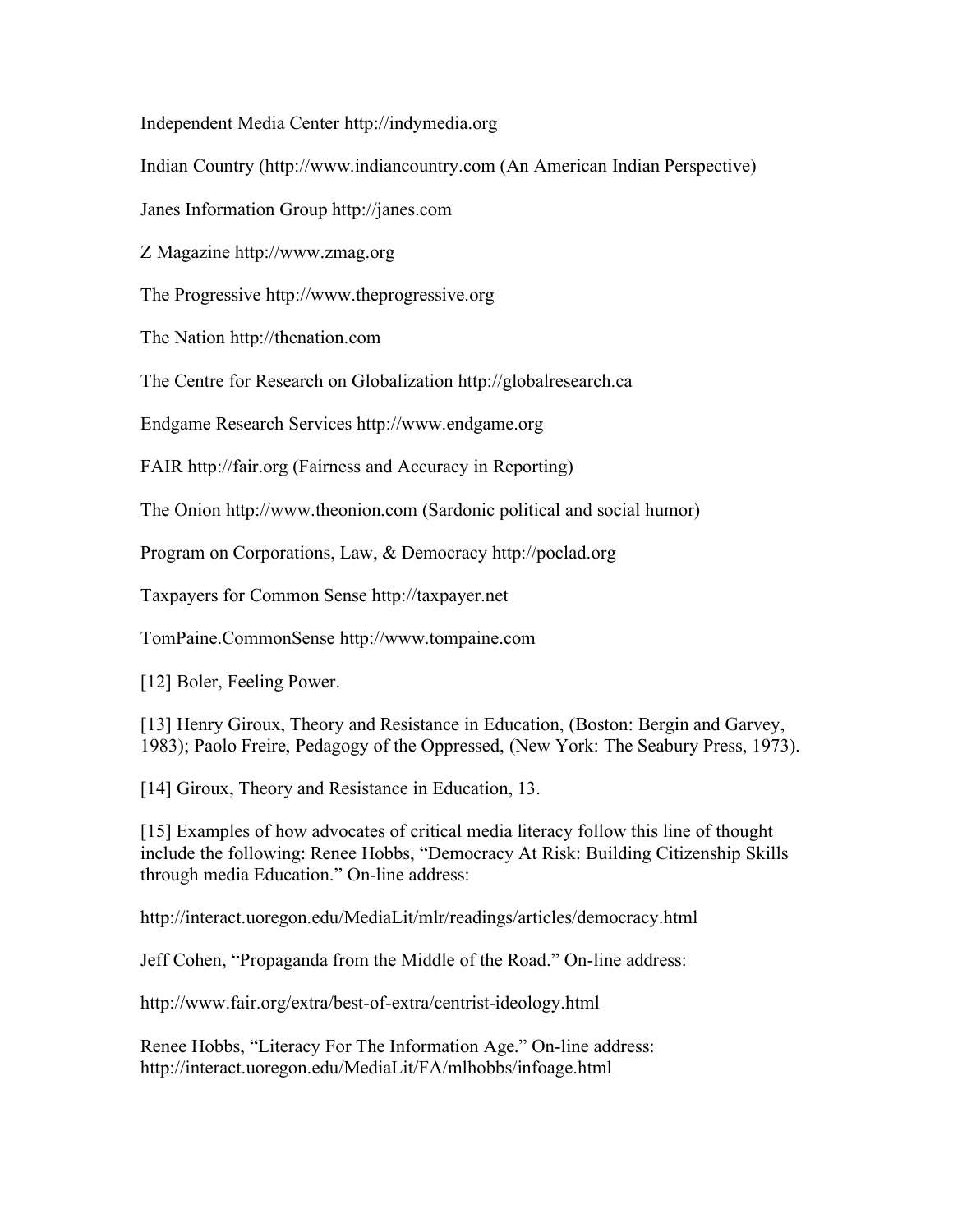Matthew Paris, "Integrating Film and Television into Social Studies Instruction." On-line address:

http://www.ed.gov/databases/ERIC\_Digests/ed415177.html

[16] Advertising and the End of the World. 1997. Written, edited, and produced by Sut Jhally. 40 min. Media Education Foundation. Killing Us Softly 3. 2000. Created by Jean Kilbourne. Directed, edited, and produced by Sut Jhally. 34 min. Media Education Foundation.

[17] Boler, Feeling Power, 177.

[18] Roy, "The Algebra of Infinite Justice."

[18] The Myth of the Liberal Media: The Propaganda Model of News. 1997. Produced and edited by Katherine Sender. Executive producer and director Sut Jhally. 60 min. Media Education Foundation.

[19] Mark Peace, "The Construction of Reality in TV News."

On-line address: http://www.aber.ac.uk/media/Students/mbp9701.html

[20] The Collegiate Times, (November 27th, 2001), 5.

[21] James Loewen, Lies My Teacher Told Me: Everything your American History Textbook Got Wrong (New York : New Press: Distributed by Norton, 1995), 229.

[22] Boler, Feeling Power, 179-181.

[23] David, Rieff, "Love-bombing Bin Laden", Online address: http://www.salon.com/news/feature/2001/10/19/appeasement/index\_np.html

[24] Giuseppe Mazzini (1805-1872) was a leader of Italian nationalist movements from the 1830s until his death. His participation in the revolution of 1848 against the Hapsburg empire gained considerable attention within the United States, and his Christian collectivist philosophy inspired many Progressive Era reformers affiliated with the Social Gospel movement.

[25] Jane Addams, "An International Patriotism" The Public 9, (April 21, 1906). Online address: http://www.boondocksnet.com/ailtexts/addams06.html(October 18, 2001).

[26] Mignolo, "The Many Faces of Cosmopolis," 745.

[27] Mignolo, 744.

[28] Mignolo, 723.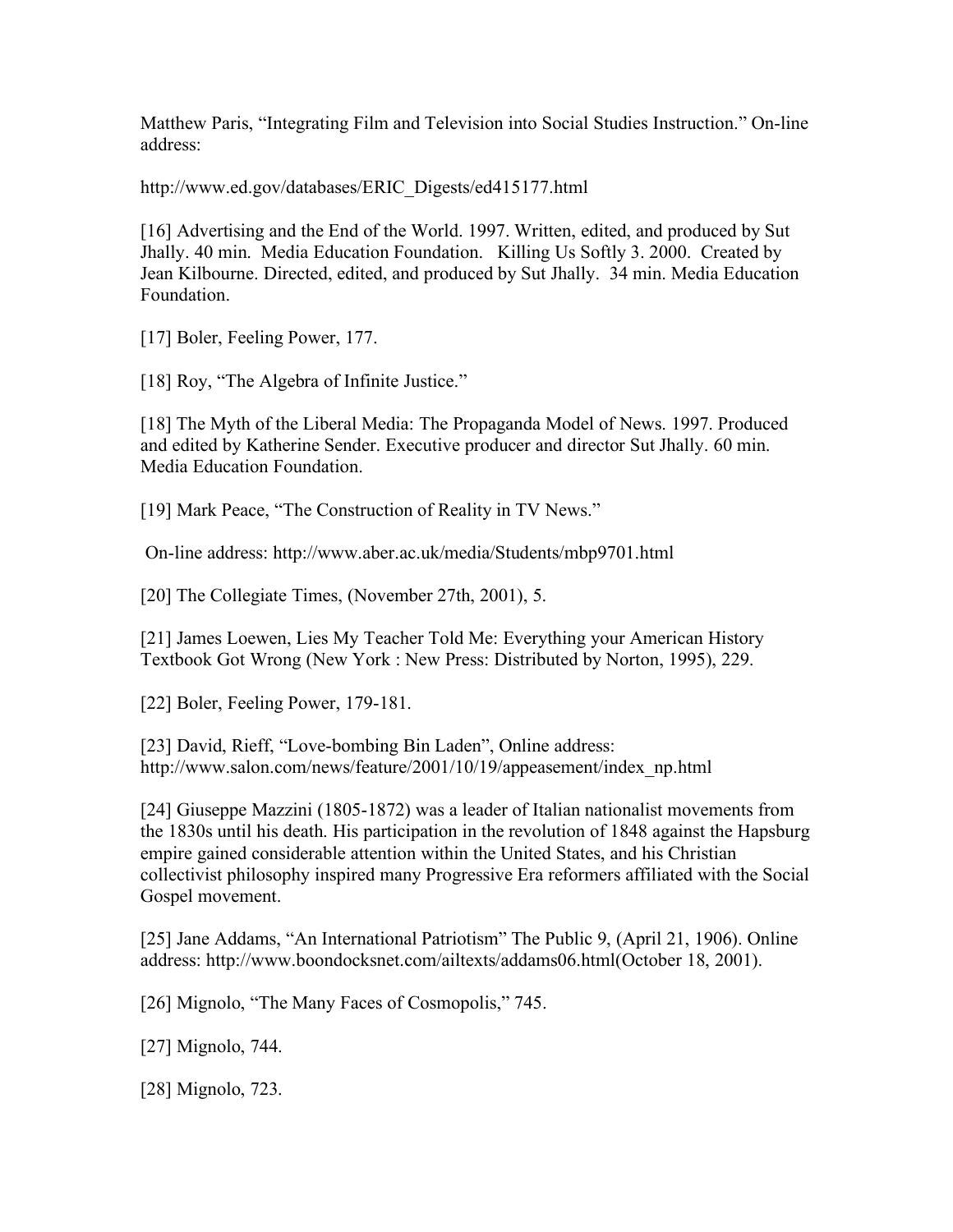[29] Robin Morgan, "Ghosts and Echoes," Online address: http://www.indiatogether.org/speeches/rmorgan01.htm (September 18th, 2001)

[30] Roy, "The Algebra of Infinite Justice."

[31] Susan Sontag, "Letter to the Editor," The New Yorker (September 24th, 2001), 32.

[32] Jensen, "Saying Goodbye to Patriotism."

[33] Barbara Kingsolver, "No Glory and Unjust War on the Weak" Los Angeles Times, (October 14th, 2001),Online address:

http://www.commondreams.org/views01/1014-01.htm

[34] See for example Robert McChesney "The New Global Media," The Nation, (November 29th, 1999), Online address: http://past.thenation.com/issue/991129/1129mcchesney.shtml

[35] Morgan, "Ghosts and Echoes."

[36] Ibid.

[37] Robin Morgan, "Ground Zero, Redefining Normal," World New York, Online address: http://www.worldnewyork.org/09-27-01.php (September 29th,

[38] Sontag, "Letter to the Editor."

[39] Kevin Kumashiro, "'Posts' Perspectives on Anti-Oppressive Education in Social Studies, English, Mathematics, and Science Classrooms," Educational Researcher, 30, no. 3: (2001): 8.

[40] Martha Nussbaum, For Love of Country: Debating the Limits of Patriotism, 18.

[41] Boler, Feeling Power, 191.

[42] Ibid.

[43] Lynn Smith, "Patriotism: One Size Does Not Fit All," On-line address:

http://www.latimes.com/features/lifestyle/la-000080527oct09.story (18 October, 2001)

[44] Michel Foucault The History of Sexuality. Volume 1: An Introduction (New York: Vintage Books, 1990); The History of Sexuality, Volume Two: The Use of Pleasure (New York: Vintage Books, 1990); The History of Sexuality, Volume Three: The Care of the Self (New York: Vintage Books, 1990).